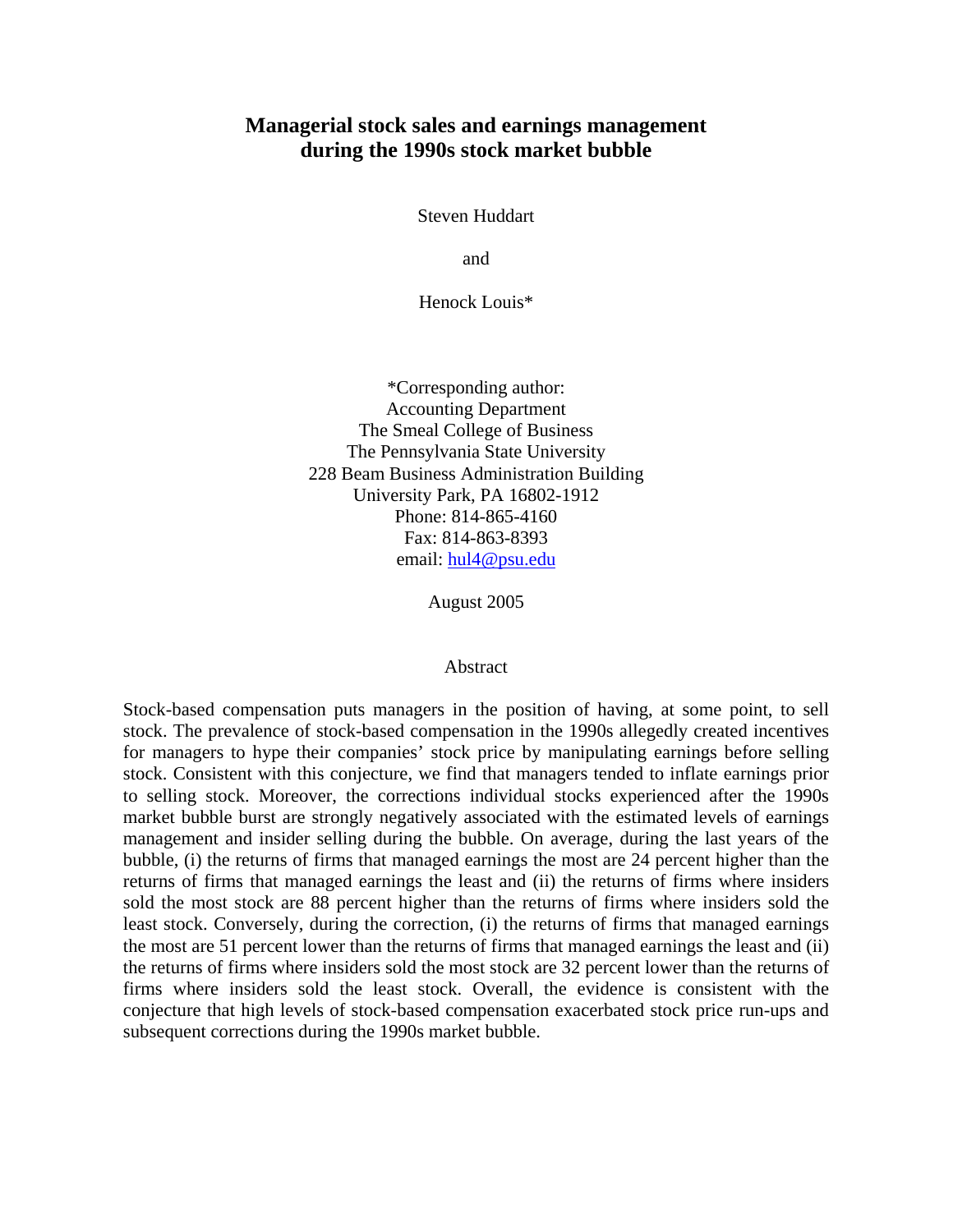## **Managerial stock sales and earnings management during the 1990s stock market bubble**

#### Abstract

Stock-based compensation puts managers in the position of having, at some point, to sell stock. The prevalence of stock-based compensation in the 1990s allegedly created incentives for managers to hype their companies' stock price by manipulating earnings before selling stock. Consistent with this conjecture, we find that managers tended to inflate earnings prior to selling stock. Moreover, the corrections individual stocks experienced after the 1990s market bubble burst are strongly negatively associated with the estimated levels of earnings management and insider selling during the bubble. On average, during the last years of the bubble, (i) the returns of firms that managed earnings the most are 24 percent higher than the returns of firms that managed earnings the least and (ii) the returns of firms where insiders sold the most stock are 88 percent higher than the returns of firms where insiders sold the least stock. Conversely, during the correction, (i) the returns of firms that managed earnings the most are 51 percent lower than the returns of firms that managed earnings the least and (ii) the returns of firms where insiders sold the most stock are 32 percent lower than the returns of firms where insiders sold the least stock. Overall, the evidence is consistent with the conjecture that high levels of stock-based compensation exacerbated stock price run-ups and subsequent corrections during the 1990s market bubble.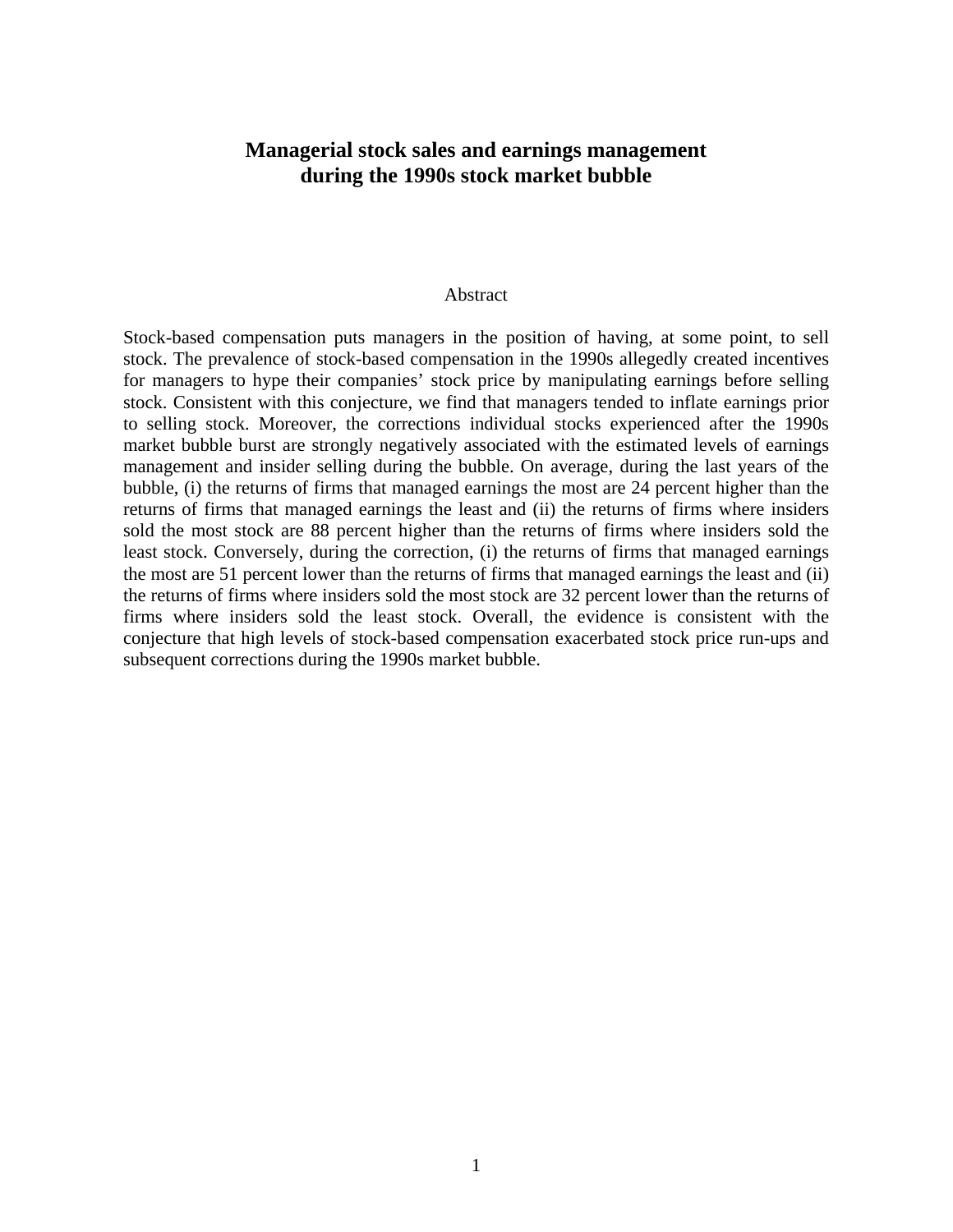## **1. Introduction**

 $\overline{a}$ 

The latter years of the [1](#page-2-0)990s saw a tremendous increase in stock-based compensation.<sup>1</sup> Coffee (2003), Fuller and Jensen (2002), and Greenspan (2002), among others, assert that stock-based compensation and managerial ownership increased managers' incentives to hype earnings and, consequently, stock prices, which contributed to the 1990s stock market bubble. $<sup>2</sup>$  $<sup>2</sup>$  $<sup>2</sup>$  However, stock-based compensation and managerial ownership do not by themselves</sup> explain why managers would hype stock prices since any artificial inflation of earnings (through, e.g., accruals manipulation) in the current period implies earnings in subsequent periods must be lower by an amount that equals the inflation in the current period. That is, all earnings manipulations must reverse over time. Also, prices temporarily distorted away from fundamental value ought to revert to fundamental values over the long run. The link between stock-based compensation, on one hand, and earnings management and overpricing, on the

<span id="page-2-0"></span><sup>&</sup>lt;sup>1</sup>Hall and Murphy (2002), for instance, report that the grant-date value of stock options accounted for 47 percent of total compensation granted to chief operating officers (CEOs) of Standard & Poor's (S&P) 500 index companies in 1999, up from 21 percent of total compensation in 1992. Hall and Murphy (2003) also estimate that, in 2000, firms in the S&P 500 granted their employees options valued at \$119 billion, compared with only \$11 billion in 1992.

<span id="page-2-1"></span><sup>&</sup>lt;sup>2</sup>Coffee (2003) asserts that the increase in stock-based executive compensation created an environment where managers became very sensitive to short-term stock performance. The increased sensitivity to short-term performance is due to the increased stock selling undertaken by managers, which, in turn, is caused by their increased equity ownership. Greater stock ownership implies managers will sell more stock. Larger pending stock sales imply managers have more incentive to hype their companies' stock prices before they sell. Greenspan (2002) opines that "the highly desirable spread of shareholding and options among business managers perversely created incentives to artificially inflate earnings to keep stock prices high and rising." Fuller and Jensen (2002, p. 42) also state that "[a]s stock options became an increasing part of executive compensation, and managers who made great fortunes on options became the stuff of legends, the preservation or enhancement of short-term stock prices became a personal (and damaging) priority for many a CEO and CFO. High share prices and earnings multiples stoked already amply endowed managerial egos, and management teams proved reluctant to undermine their own stature by surrendering hard won records of quarter-over-quarter earnings growth."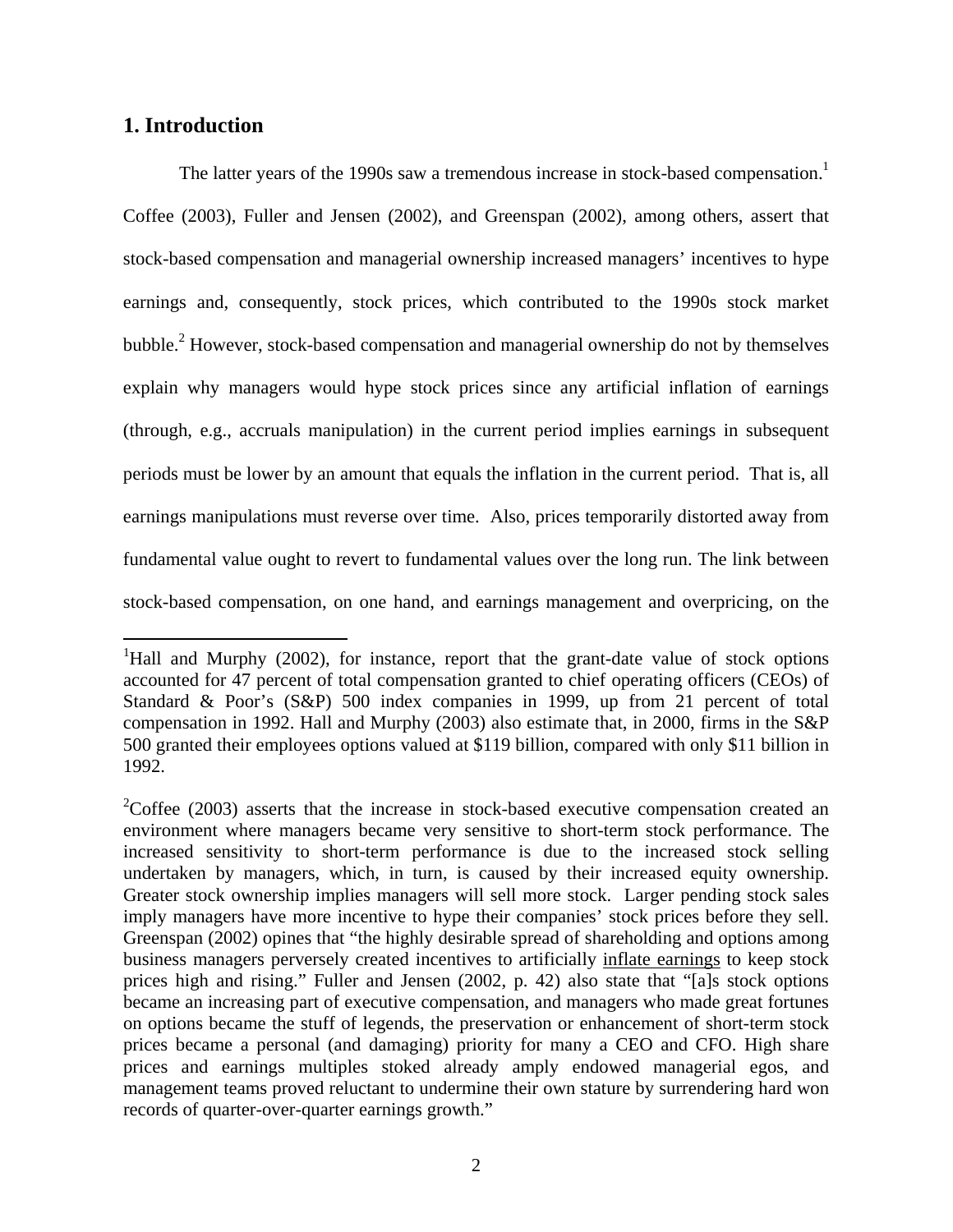other, may be that stock-based compensation creates more managerial selling which, in turn, creates the incentive to hype stock prices shortly before the stock sales occur. Earnings manipulation is an important candidate mechanism that managers could use to inflate stock price. Therefore, we analyze whether earnings inflation is more pronounced immediately before managers sell stock and whether insider selling and earnings management activities are associated with a stock's price movements during and after the bubble.

Our objective is essentially to provide empirical evidence on the assertions made by Coffee (2003), Fuller and Jensen (2002), and Greenspan (2002) that the increase in stockbased compensation created incentives to inflate stock prices. To conduct our analysis, we need to establish the extent to which a stock is overpriced during the bubble. Conceptually, overpricing is the deviation of market prices from fundamentals. As Rosser (2000, p. 107) recognizes, however, "determining what is 'fundamental'" is a very challenging task. In this study, we operationalize overpricing in two ways: The first measure of overpricing is the stock return during the period of the bubble, which we define as the three years before the peak of 1,527.46 reached by the S&P 500 index on March 24, 2000. The second measure is the stock return during the period of the correction, which we define as March 25, 2000 until October 9, 2002, when the S&P 500 index reached a bottom at 776.76. Measuring the bubble component of a stock's price by the severity of the correction the stock subsequently experiences is consistent with Greenspan's (1999) argument that "bubbles generally are perceptible only after the fact." Using the market peak as the reference point for all stocks is consistent with Kindleberger (1978, p. 16) who defines a bubble as "an upward price movement over an extended range that then explodes." While unambiguous and precise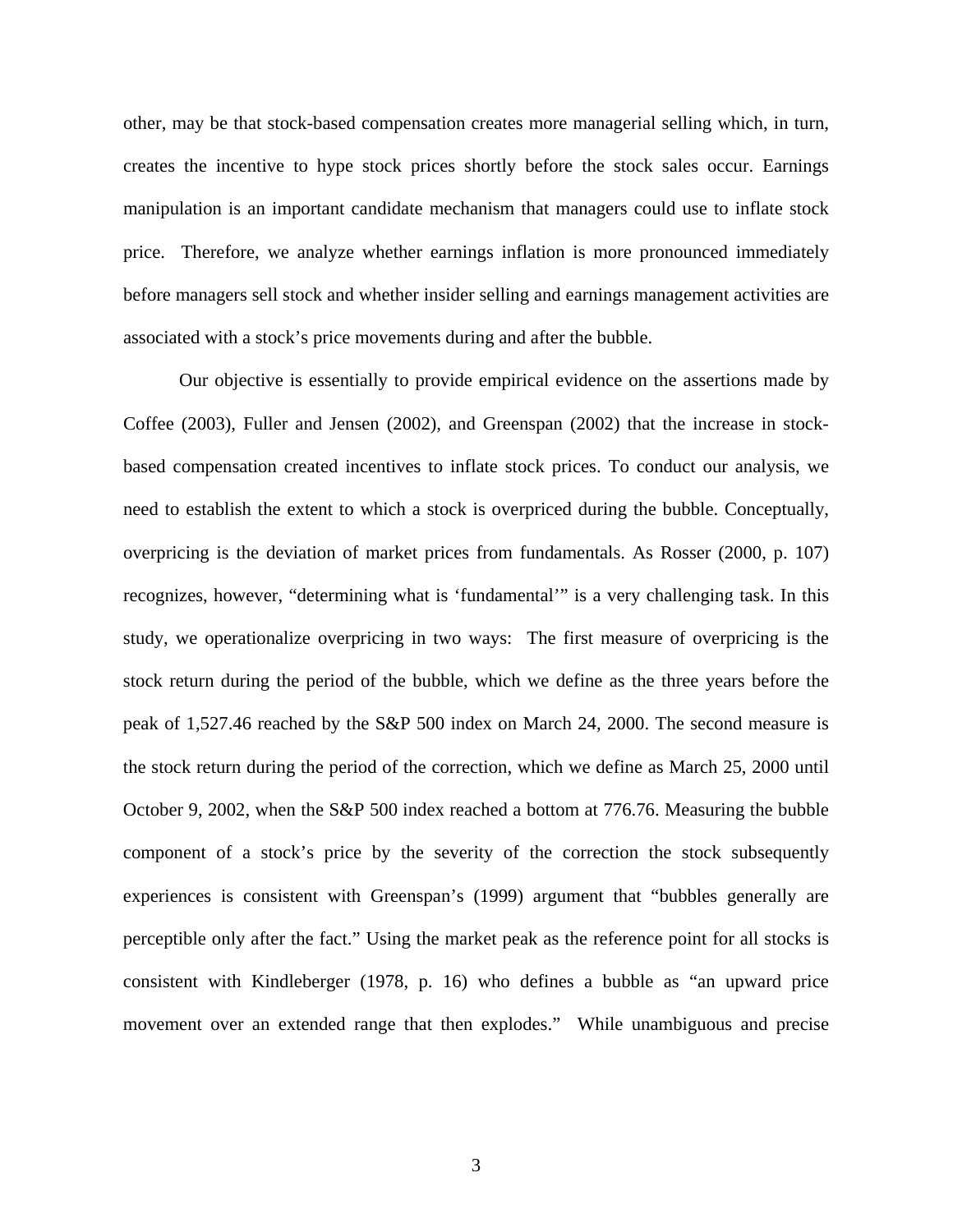dating of the start and end of the bubble may not be possible, the results we report are insensitive to reasonable changes in these dates.

The results indicate that managerial trading and earnings management activities explain cross-firm variations in the stock price run-up during the bubble and the subsequent correction. Specifically, we find that reported earnings are significantly inflated (relative to a widely-used empirical estimate of unmanaged earnings) when insider selling in the next three months is high. The difference in the abnormal accruals of low and high insider selling firms is, on average, 0.516 percent of total assets per quarter or 2.064 percent on an annual basis. These findings are consistent with the interpretation that stock-based compensation contributes to earnings inflation because managers who are granted stock-based compensation (including stock, restricted stock, and stock options) must sell stock in order to consume and/or diversify their portfolios. Further, we find strong evidence that stock returns during the last years of the bubble and during the correction period are strongly associated with earnings management and insider selling during the bubble. After controlling for size and book-to-market, we find:

- (i) an average daily difference in the returns of high and low earnings management firms of 0.028 percent during the last years of the bubble (or 24 percent when compounded over the 758 trading days from March 25, 1997 to March 24, 2000);
- (ii) an average daily difference in the abnormal returns of high and low insider selling firms of 0.084 percent during the last years of the bubble (or 88 percent when compounded over the 758 trading days from March 25, 1997 to March 24, 2000);
- (iii) an average daily difference in the returns of low and high earnings management firms of 0.065 percent during the correction period (or 51 percent when

4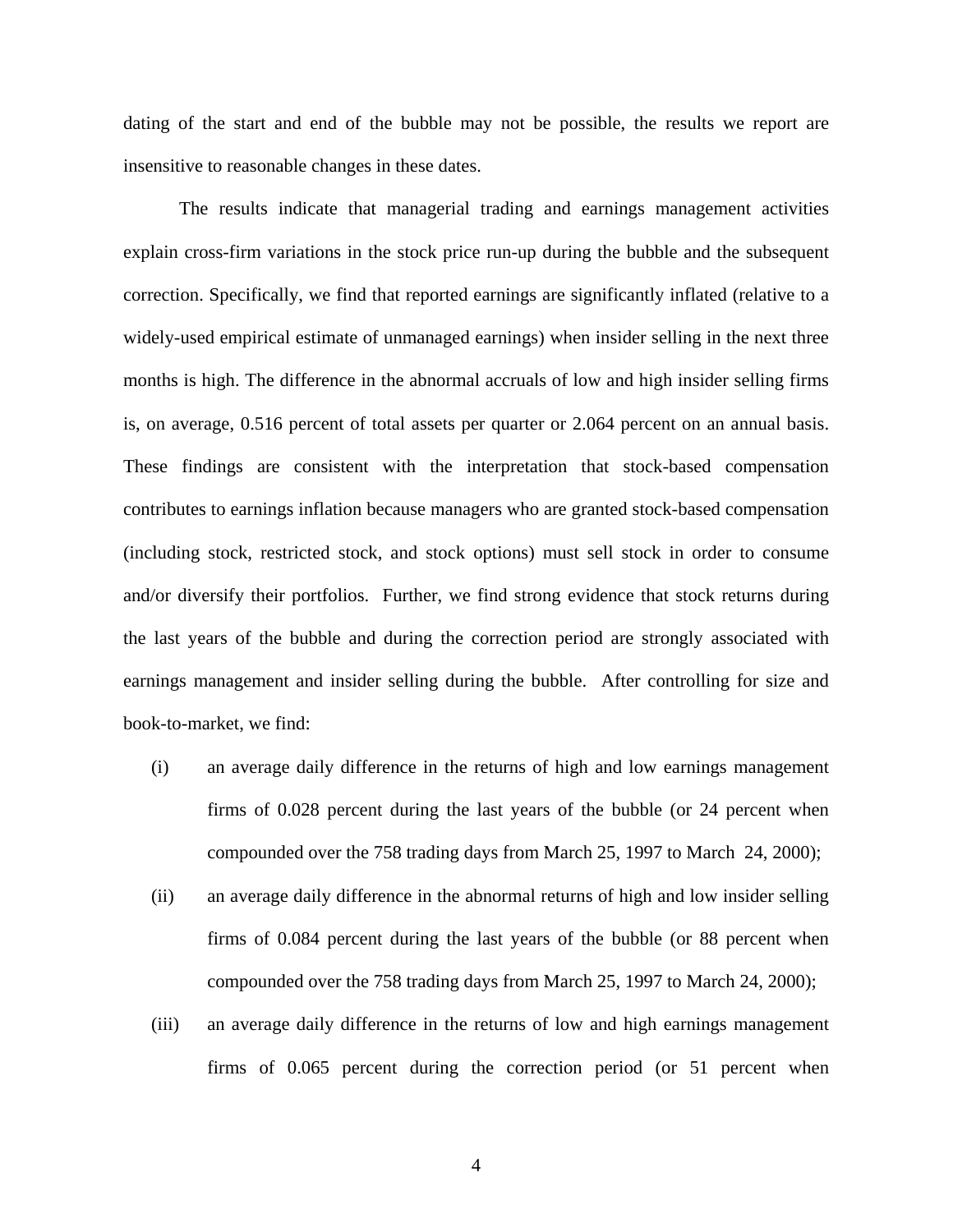compounded over the 637 trading days from March 25, 2000 to October 9, 2002); and

(iv) an average daily difference in the abnormal returns of low and high insider selling firms of 0.043 percent during the correction period (or 32 percent when compounded over the 637 trading days from March 27, 2000 to October 9, 2002).

The 88 percent spread in returns between high and low insider-selling firms during the bubble is larger than the 24 percent spread in returns between high and low earnings management firms. Conversely, the 32 percent spread in returns between high and low insider-selling firms during the correction is smaller than the 51 percent spread in returns between high and low earnings management firms. Plausible explanations for this are that insider selling is one among several reasons why managers manipulate earnings and earnings manipulation is one of many mechanism managers may use to hype the stock. Coffee (2003), for instance, posits that managers' incentive to inflate earnings and hype stock prices is related to concerns about employment security. Consistent with Coffee (2003), in a survey of Chief Financial Officers (CFOs), Graham, Harvey, and Rajgopal (2005) find that executives manage earnings "primarily to influence stock prices and their own welfare *via career concerns and external reputation"* (emphasis added). Besides manipulating earnings, managers may make other disclosures (e.g., forecasts of future operating results, new product announcements, announcements of significant new sales, etc.) that may impact stock price.

The remainder of the study is organized as follows. The following section analyzes the association between earnings inflation and managerial selling. Section 3 analyzes the association between earnings management and stock performance during and after the stock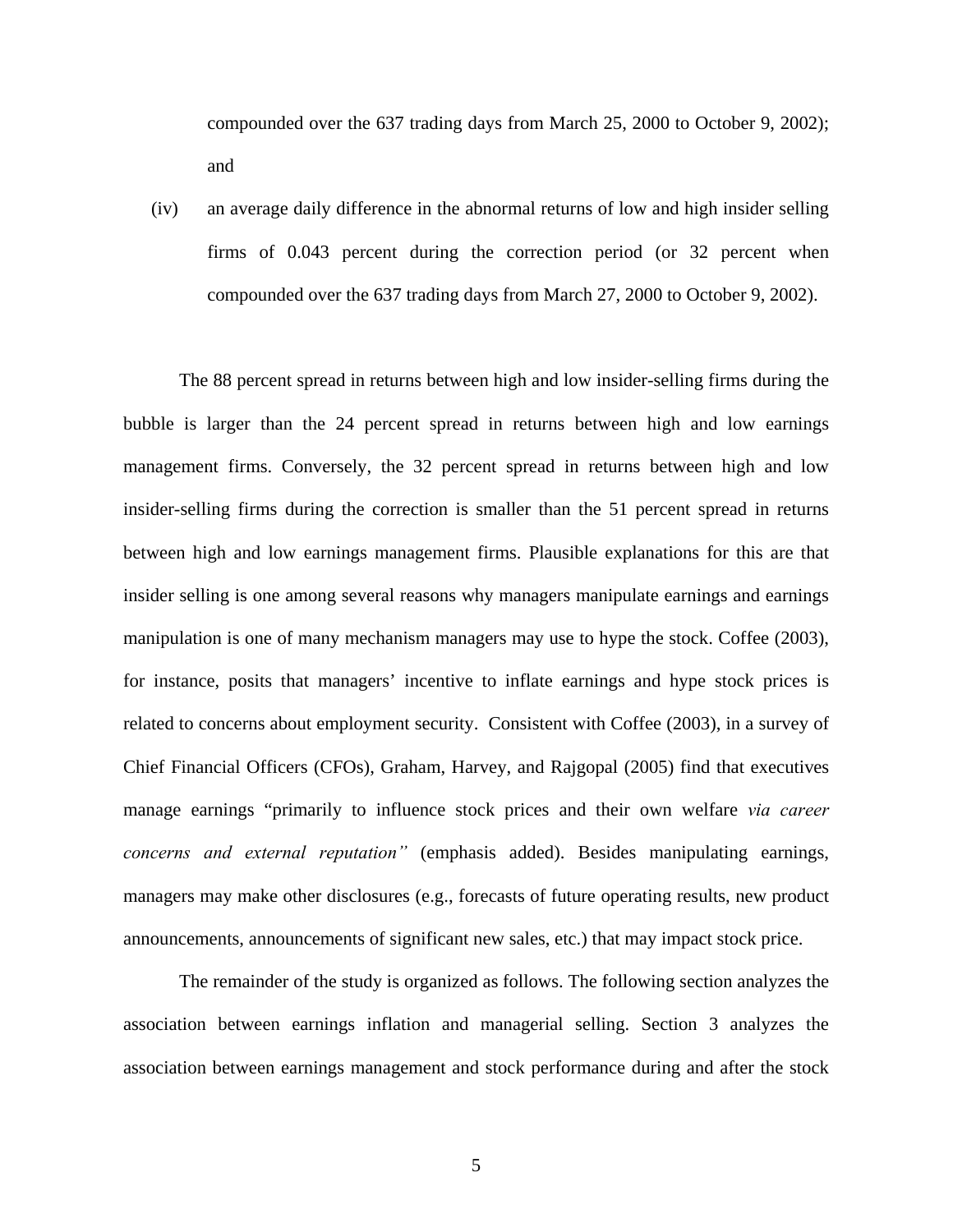market bubble. Section 4 examines the association between insider selling and stock performance during and after the stock market bubble. Section 5 concludes.

#### **2. The association between earnings inflation and managerial selling**

Managers allegedly inflate their firms' stock prices through earnings inflation. Hence, we expect earnings inflation to be positively associated with subsequent managerial selling during the last years of the 1990s market bubble. Earnings manipulation is possible because accounting requires estimates, which determine various components of earnings. For example, estimates of uncollectible receivables affect bad debt expense, estimates of ending inventory values affect cost of goods sold; and estimates of future compensation rates, interest rates, life expectancy, turnover, and rates of return on pension plan assets affect defined benefit pension plan and health care expense. Reported earnings which is revenues net of expenses, therefore depend on each of these estimates. Since the estimates are inherently unverifiable, managers can distort earnings to further their interests. In addition, accounting rules often provide managers with discretion regarding how to account for a class of transactions. For example, managers have discretion to choose revenue recognition, inventory accounting, and depreciation policies; they may use that discretion to distort earnings. Notice that these manipulations do not alter the cash flows a firm receives. Instead, they affect the accrual element of earnings.

Following Teoh, Welch, and Wong (1998a and 1998b) and Louis (2004), we proxy for the level of earnings inflation by the unexpected accruals a firm reports, using a modified version of the Jones (1991) model. We measure earnings inflation on a quarterly basis by estimating the following regression for each calendar quarter and for each (two-digit SIC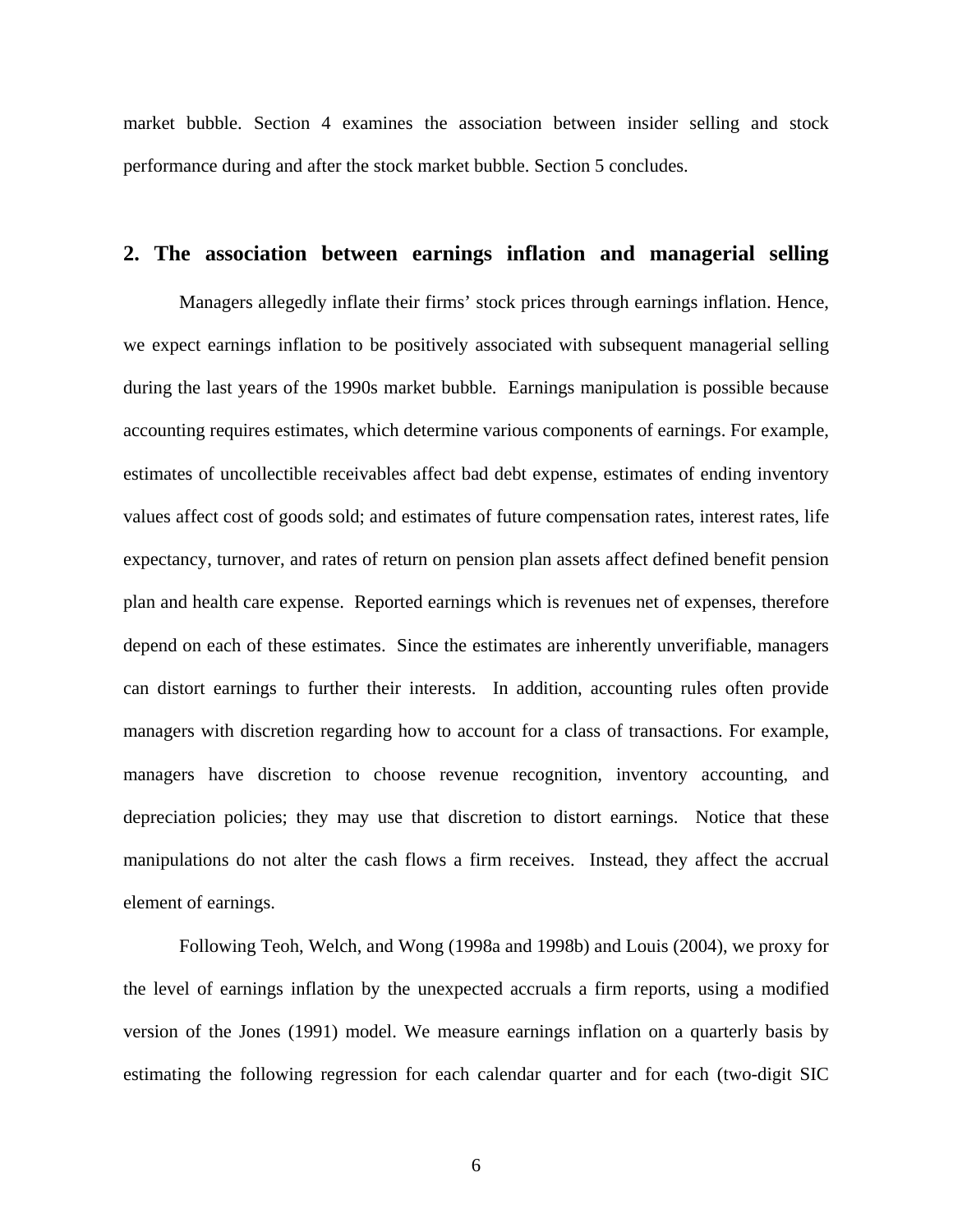code) industry using all firms that have the necessary data on Compustat from the last calendar quarter of 1996 although the last calendar quarter of 1999:

 $TA_i = \lambda_0 + \lambda_1(\Delta SALES_i - \Delta AR_i) + \lambda_2 PPE_i + \lambda_3 ASSET_i + \varepsilon_i$  (1) where *TA* is the total quarterly accrual; *∆SALES* is the quarterly change in sales; *∆AR* is the quarterly change in accounts receivable; *PPE* is property, plant, and equipment; *ASSET* is total assets at the beginning of the quarter; and  $\varepsilon$  is the regression residual. Total quarterly accrual is defined as change in non-cash current assets (change in Compustat quarterly data item 40 minus change in Compustat data item 36) minus change in current liabilities (change in Compustat quarterly data item 49) plus change in debt in current liabilities (change in Compustat quarterly data item 45) minus depreciation (Compustat quarterly data item  $5$ ).<sup>3</sup> All the variables, including the intercept, are scaled by assets at the beginning of the quarte[r.](#page-7-0) To mitigate the effects of outliers and errors in the data, we delete observations for which the deflated values of *TA*, *∆SALESi-∆AR*, or *PPE* fall either below the 1st percentile or above the  $99<sup>th</sup>$  percentile of their respective distributions. Since we scale all variables by total assets, the explanatory variable *ASSET* is transformed into a column of ones, which allows us to estimate the model with a standard intercept.

Because the unexpected accruals are likely to be correlated with performance, we adjust them for performance using the procedure suggested by Kothari, Leone, and Wasley (2005). For each calendar quarter and for each two-digit SIC code industry, we create five portfolios of at least four firms each by sorting the data into quintiles of ROA measured four quarters prior to the quarter of the portfolio formation. The discretionary accrual for a given

 $\overline{a}$ 

<span id="page-7-0"></span> $3W$ e obtain qualitatively the same results when we define total accruals as net income before extraordinary items (Compustat quarterly data item 8) minus operating cash flows (Compustat quarterly data item 108) plus extraordinary items/discontinued operations that affect cash flows (Compustat quarterly data item 78).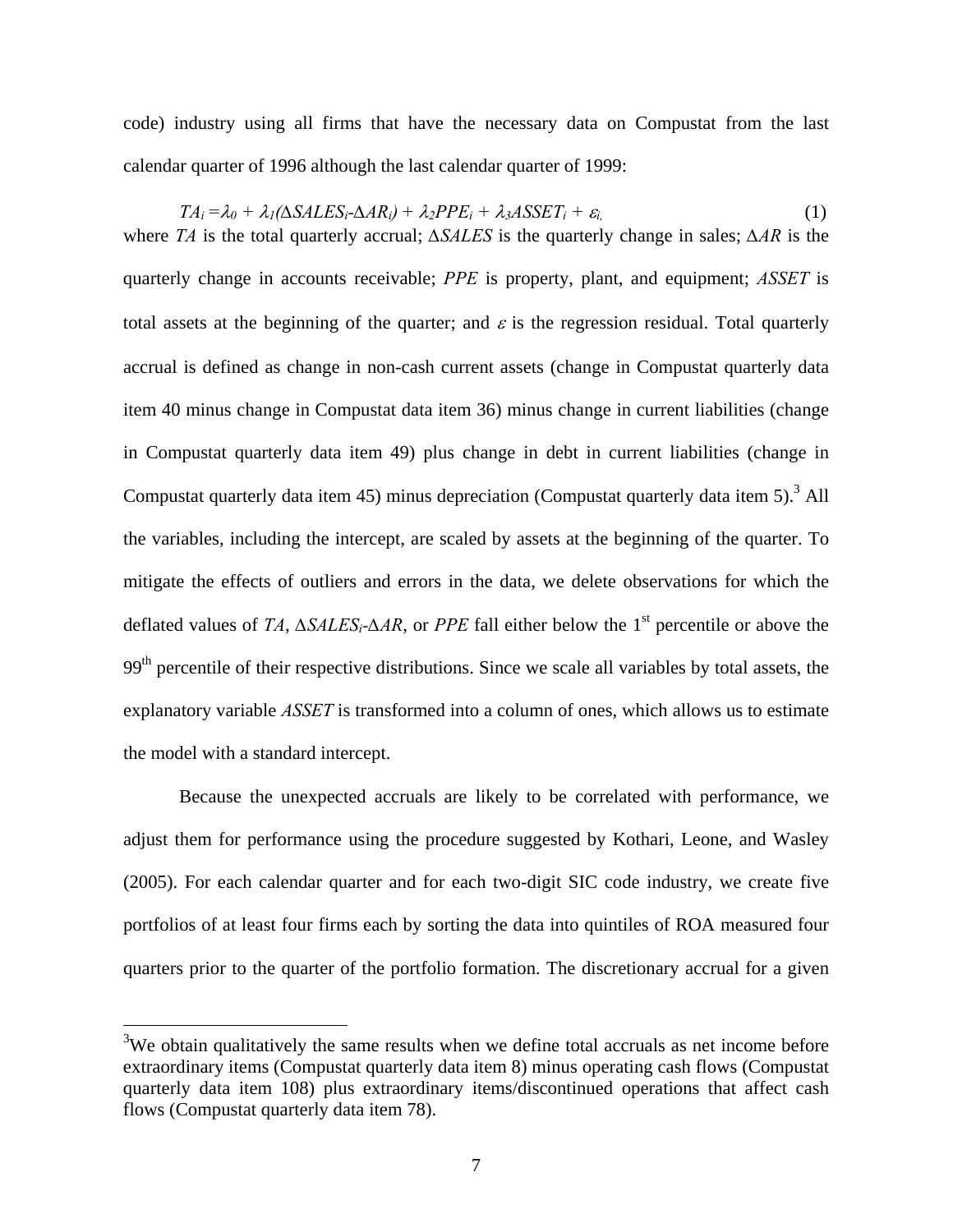firm is the respective residual from the discretionary accrual model for that firm minus the average (excluding the sample firm) residual of the matched portfolio. We label the performance-adjusted unexpected accruals "abnormal accruals."

We then compare the level of earnings inflation by low (bottom quintile) versus high (top quintile) insider selling firms over the period  $1997-1999$ .<sup>4</sup> We sort total net insider selling into quintiles in each of the 12 quarters subsequent to the e[arn](#page-8-0)ings announcement dates. We measure short-term insider selling by the percentage of shares outstanding sold minus the percentage of shares outstanding bought in the three months (91 days) following the earnings announcement dates. The earnings announcement dates correspond to the fiscal quarters ending over the period from October 1996 to September 1999. We obtain insider-trading data from Thompson Insider Filing Feed database. Because insiders who are not officers or directors are unlikely to be involved in or be privy to the earnings management activities of the firm, we exclude trades by affiliated persons, affiliates of investment advisors, beneficial owners of the company's securities, beneficial owners as custodians, beneficial owners as trustees, investment advisors, shareholders, indirect shareholders, or chairman emeritus who are not also either an officer or director. However, including trades by these insiders in our computation of net insider selling does not qualitatively change the results of the study.

#### **[TABLE 1]**

 $\overline{a}$ 

The results are reported in Table 1. There are 4,647 and 4,649 firm-quarters in the low and high insider selling groups, respectively. Consistent with the conjecture that short-term

<span id="page-8-0"></span> $4$ We start the sample period in 1997; however, we obtain qualitatively similar results when we start the period in 1995 or 1996.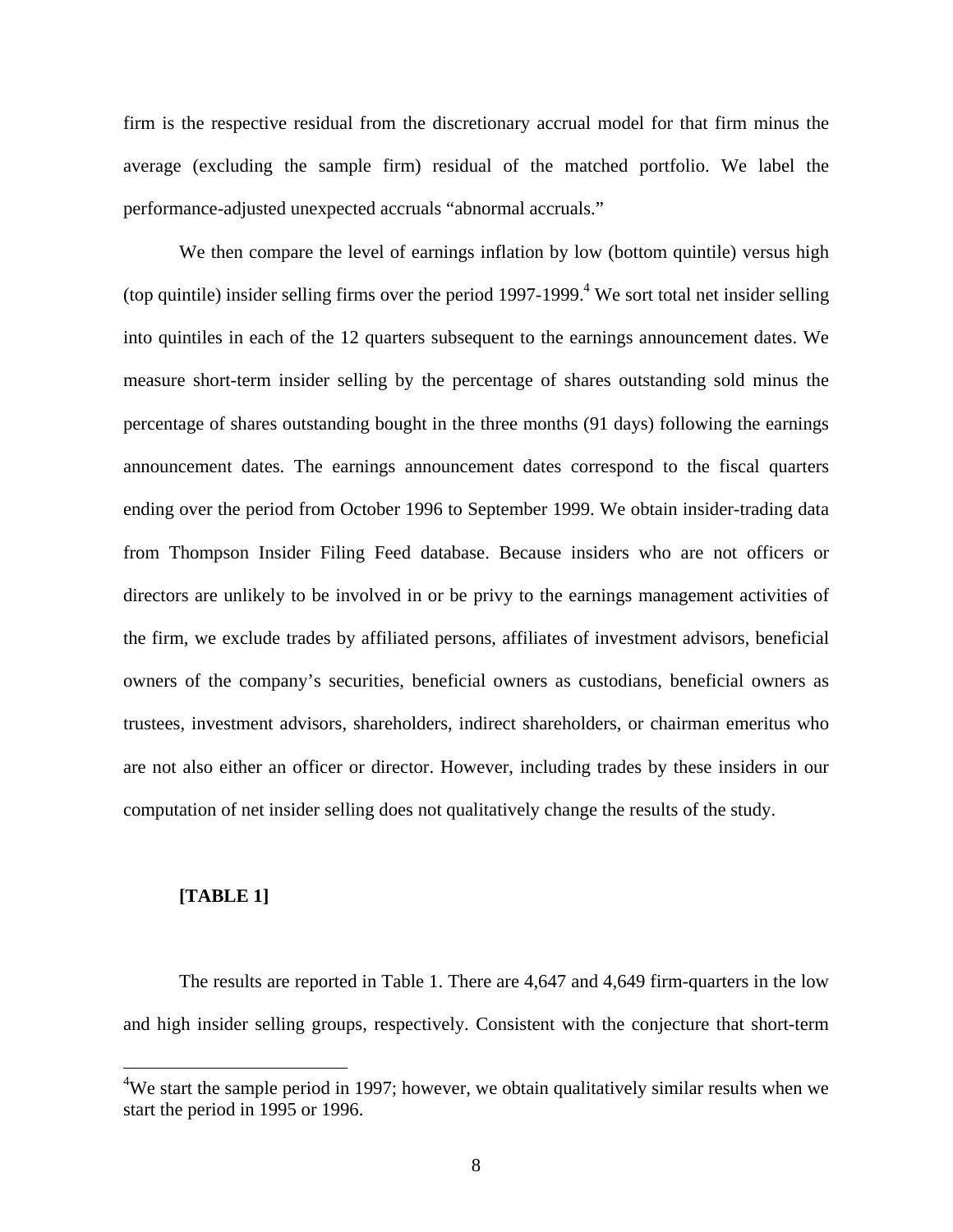managerial selling creates managerial incentives to inflate earnings, the high insider selling firms report significantly higher abnormal accruals in the preceding quarter than the low insider selling firms. The one-tail *p*-values for the tests of mean and median differences are below the 0.001 level. Relative to low insider selling firms, high insider selling firms, on average, inflate earnings by 0.516 percent of total assets per quarter or 2.064 percent on an annual basis.

To address the possibility that cross-sectional correlation of the residuals may lead to overstated significance levels, we follow a procedure similar to the Fama-McBeth approach. Each quarter, we compute the cross-sectional average earnings inflation for the low and the high insider selling groups. This gives us a time series of 12 average quarterly earnings inflations for each of the two groups over the period 1997-1999. We then use the time series of 12 average quarterly earnings inflations to make inferences. The estimates in Panel B are quite similar to those reported in Panel A and, even though there are only 12 data points, the significance levels remain very strong. Earnings inflation by high insider selling firms is higher than earning inflation by low insider selling firms at better than the 0.001 significance level.

We also control for firm attributes that may be correlated with insider trade or earnings management. Book-to-market is likely to be correlated with firms' incentives to manage earnings. Because low book-to-market ratio firms are more sensitive to earnings fluctuations, they stand to benefit more from earnings management and, hence, have stronger incentives to manage earnings (cf. Skinner and Sloan 2002). Prior studies also suggest that political costs (size) and leverage are related to earnings management (see, e.g., Watts and Zimmerman 1978, 1990, and Klein 2002). Also, the book-to-market ratio controls for the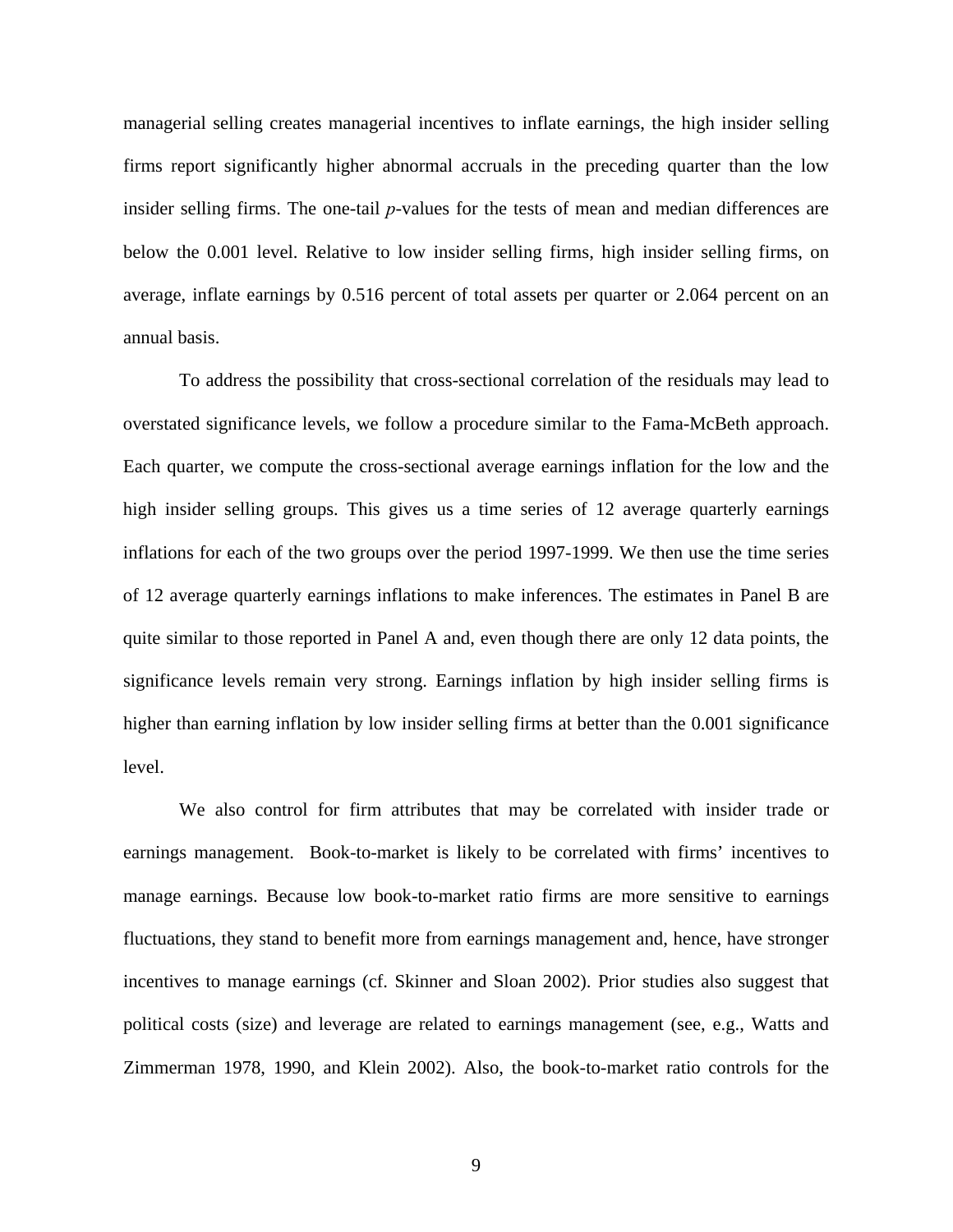effect documented by Rozeff and Zaman (1998) that insider buying climbs as stocks change from growth to value categories. We estimate the association between earnings inflation and managerial selling using the following regression model for the period 1997-1999:

$$
EI_{i,t} = \alpha_0 + \alpha_1 ISELLING_{i,t-1} + \alpha_2 ISELLING_{i,t} + \alpha_3 ISELLING_{i,t+1} + \alpha_4 LOGSIZE_{i,t} + \alpha_5 BM_{i,t} + \alpha_6 LEVERAGE_{i,t} + \varepsilon_i,
$$
\n(2)

where variables are defined as follows:

*EI* is earnings inflation, proxied by the abnormal accruals.

*ISELLING<sub>t</sub>* is net insider selling deciles at time *t*. Net insider selling is the percentage of shares outstanding sold minus percentage of shares outstanding bought. Time *t-1* corresponds to the three months (91 days) prior to the quarterly earnings announcement date. Time *t* corresponds to the three months (91 days) following the quarterly earnings announcement date. Time  $t+1$  corresponds to month 4 to month 6 (day 92 to day 182) after the quarterly earnings announcement date.

*LOGSIZE* is the log of total market capitalization of common stock at the beginning of the quarter.

*BM* is the ratio of common book equity to total market capitalization at the beginning of the quarter.

*LEVERAGE* is the ratio of long-term debt to market capitalization at the beginning of the quarter.

#### **[TABLE 2]**

As Beneish, Press, and Vargus (2004, pp. 1–2) point out, research "findings are inconclusive on the timing of insider selling relative to the earnings management and silent on the mechanism by which insider trading creates incentives for income-increasing earnings management." Insiders might have incentive to manage earnings upwards before selling so as to inflate the price of the stock at the time of the sale. Alternatively, managers might inflate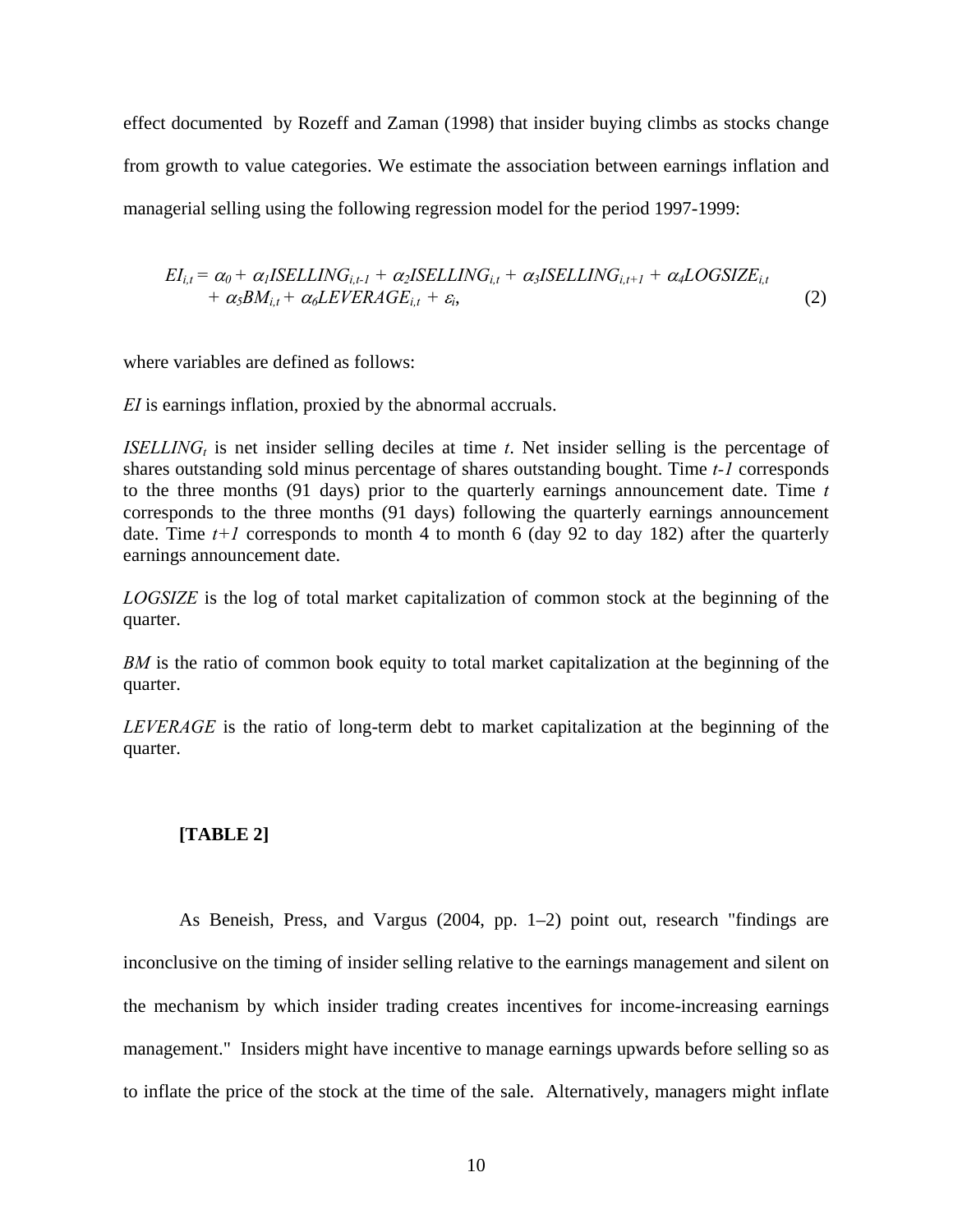earnings after selling stock to delay the reporting bad news and thereby support the stock price after selling. Such a strategy may reduce the jeopardy insiders would otherwise face if a stock price drop followed too closely their stock sales. To allow for the possibility that earnings inflation may precede, follow, or be contemporaneous with insider selling, we include both a lead and a lag value of the insider selling variable, *ISELLING,* in our specification.

Because of potential cross-correlation problems, we estimate model (2) both as a pooled regression and year-by-year using the Fama-McBeth (1973) approach to make inferences. The results of the analysis are reported in Table 2. Consistent with the suggestion that short-term managerial selling creates managerial incentives to inflate earnings, we find that earnings inflation is significantly higher in the quarter that immediately precedes high insider selling activities. The abnormal accruals are positively associated with subsequent insider selling activities, with *p*-values close to 0.001 for both the pooled regression and the Fama-McBeth approach. Interestingly, while earnings inflation is strongly associated with the subsequent quarter insider selling (quarter *t*), we find no association between earnings inflation and insider selling in the other surrounding quarters (quarters *t-1* and *t+1*). Parenthetically, we observe that the significantly positive coefficient estimate on *ISELLING*<sup>t</sup> and the insignificant coefficient estimates on both *ISELLING<sub>t-1</sub>* and *ISELLING<sub>t+1</sub>* confirm that insider selling closely follows announcement of inflated earnings, consistent with the interpretation that managers inflate earnings when they anticipate that they will shortly sell stock.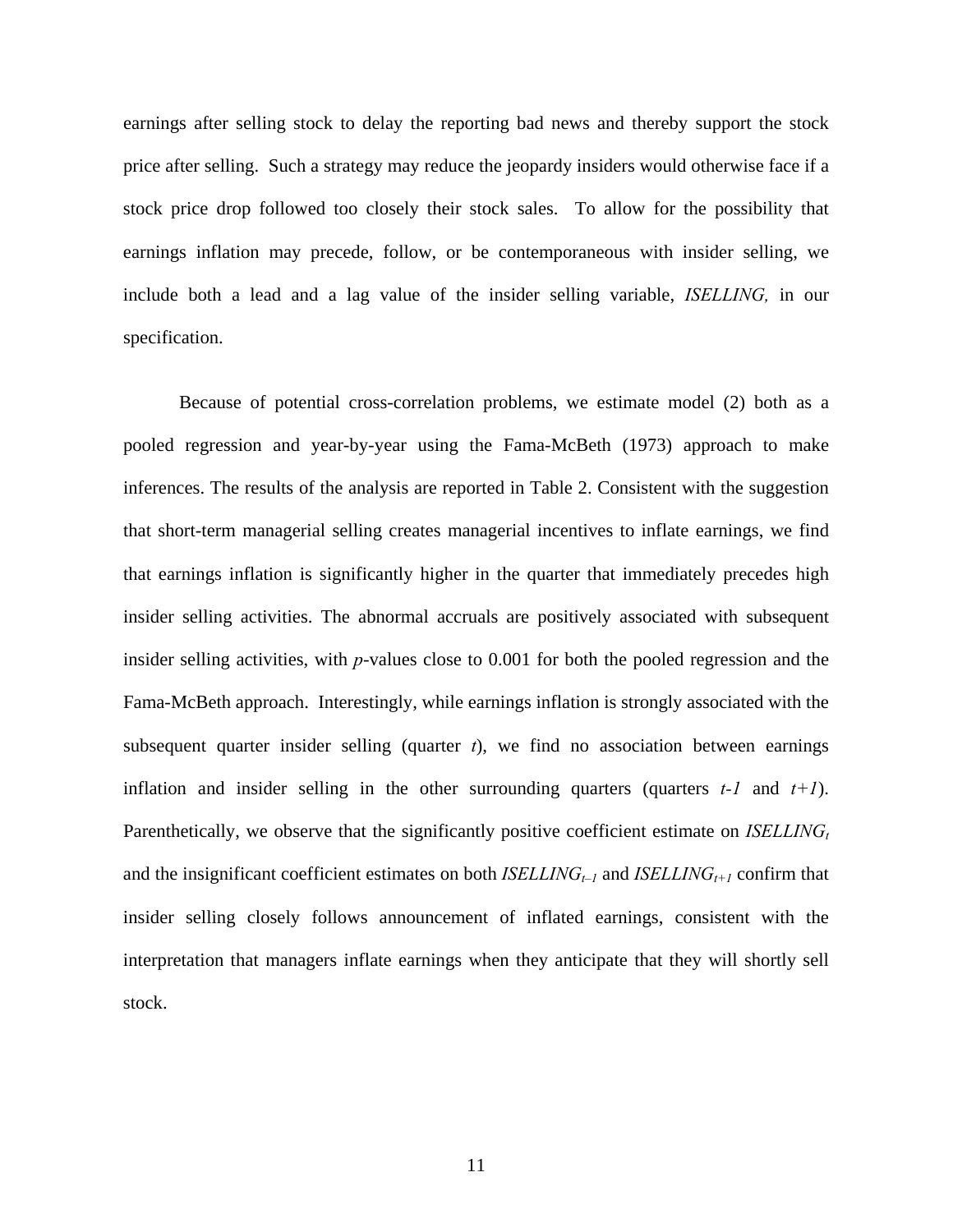#### **3. The effect of earnings management on the bubble and the correction**

Table 2 suggests that insiders manage earning up when they have stock sales pending. We now consider how the extent of earnings management at a firm relates to the firms' stock price movements during the bubble and the correction.<sup>5</sup> Taking the view that earnings management, as measured by abnormal accruals, is a choice made by a firm's managers, in this section we examine whether earnings management con[tr](#page-12-0)ibuted to the stock market bubble by analyzing the association between the individual firms' overpricing and the level of earnings management during the market bubble. We measure overpricing by the stock returns (i) during the bubble, which we define to be the three-year period ending on March 24, 2000 and (ii) the correction occurring after the peak reached by the S&P 500 index on March 24, 2000 and until the bottom reached on October 9, 2002. Note that our study differs from Sloan (1996), who compares low and high accruals portfolios. We assume that, at any given point, firms that engage in earnings inflation the most during the bubble are likely to have abnormal accruals in either extreme of the abnormal accrual distribution because earnings inflation using discretionary accruals cumulates overtime and has to reverse eventually. Managers, however, might avoid the potential stock price decline that would be associated with the

<span id="page-12-0"></span><sup>&</sup>lt;sup>5</sup>We do not assume that increased managerial trading is a necessary or a sufficient condition for the bubble. Neither do we attempt to explain what triggered the bubble to burst. We assume that a bubble will eventually burst even if some of the conditions that generated it in the first place still exist. For instance, increased managerial trading activities may heighten managers' incentives to mislead investors. However, investors are not likely to be fooled forever even if managerial incentives to mislead them remain high. Jensen (2004, p. 562), for instance, argues that if your firm's stock price is inflated, "the market *will* [eventually] find out that you are overvalued. That is predetermined. It is not a matter of whether: it is a matter of when, because by definition if your stock is overvalued you will not be able to generate the financial performance the market requires to justify that value."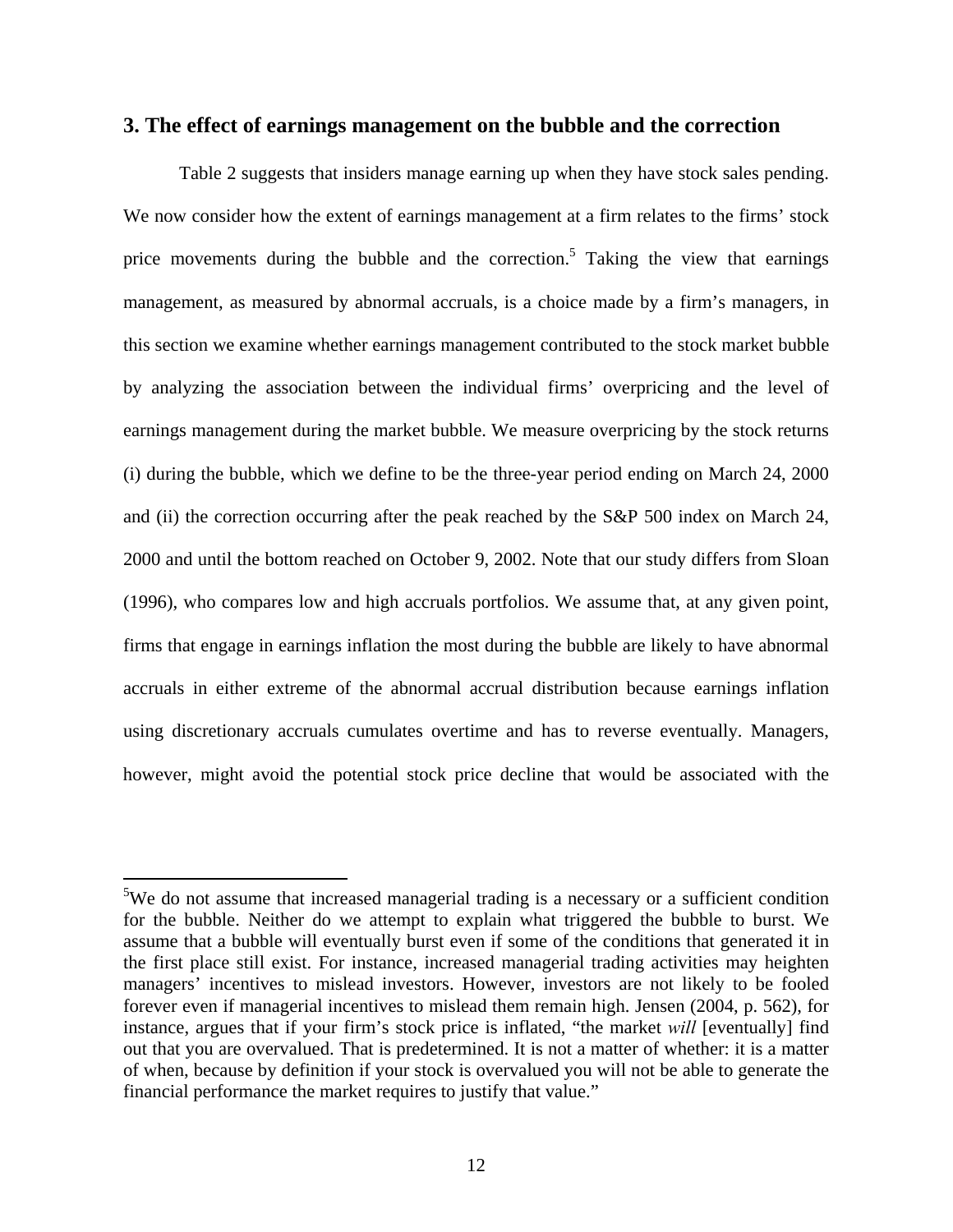reversal of earnings inflation by hiding the nature of the reversal to investors through "big baths" or some reorganization or restructuring changes.

Along these lines, Jensen (2004, p. 557) reports the case of a Fortune 500 firm which board he sat on. The managers informed the board that they were struggling to meet their earnings target. They also informed the board in the same meeting that they had announced a 10% price increase effective January 2. One likely result of such an announcement (made in October) is that consumers would buy the firm's (durable) products before the end of the year. In spite of this channel stuffing, the firm fell short of its earnings target. When the managers discovered that they would not meet the earnings target, they took a "big bath." They "went from almost meeting the 4% return on assets to reporting the largest quarterly loss in the history of the company." Though Jensen's anecdote does not include a description of accrual inflation, this firm may have been inflating accruals in prior periods then resorted to channel stuffing (and eventually taken a "big bath") because past accrual inflation had exhausted all hidden reserves on the balance sheet.

To maintain reported earnings at inflated levels and avoid the price effect of the reversal of prior earnings inflation, managers may also resort to fraudulent transactions as in the cases of Enron, Worldcom, and Global Crossing. Jensen (2004, p. 551) explains the link between accrual management and outright fraud as follows: "The pressure to [commit fraud] can be great because choices to move revenue from the future to the present or expenses from the present to the future cumulate over time and make it tougher to meet goals in future periods. Little by little managers are led to make ever more aggressive choices to keep up with the game and eventually what started out with legitimate choices can turn into fraud."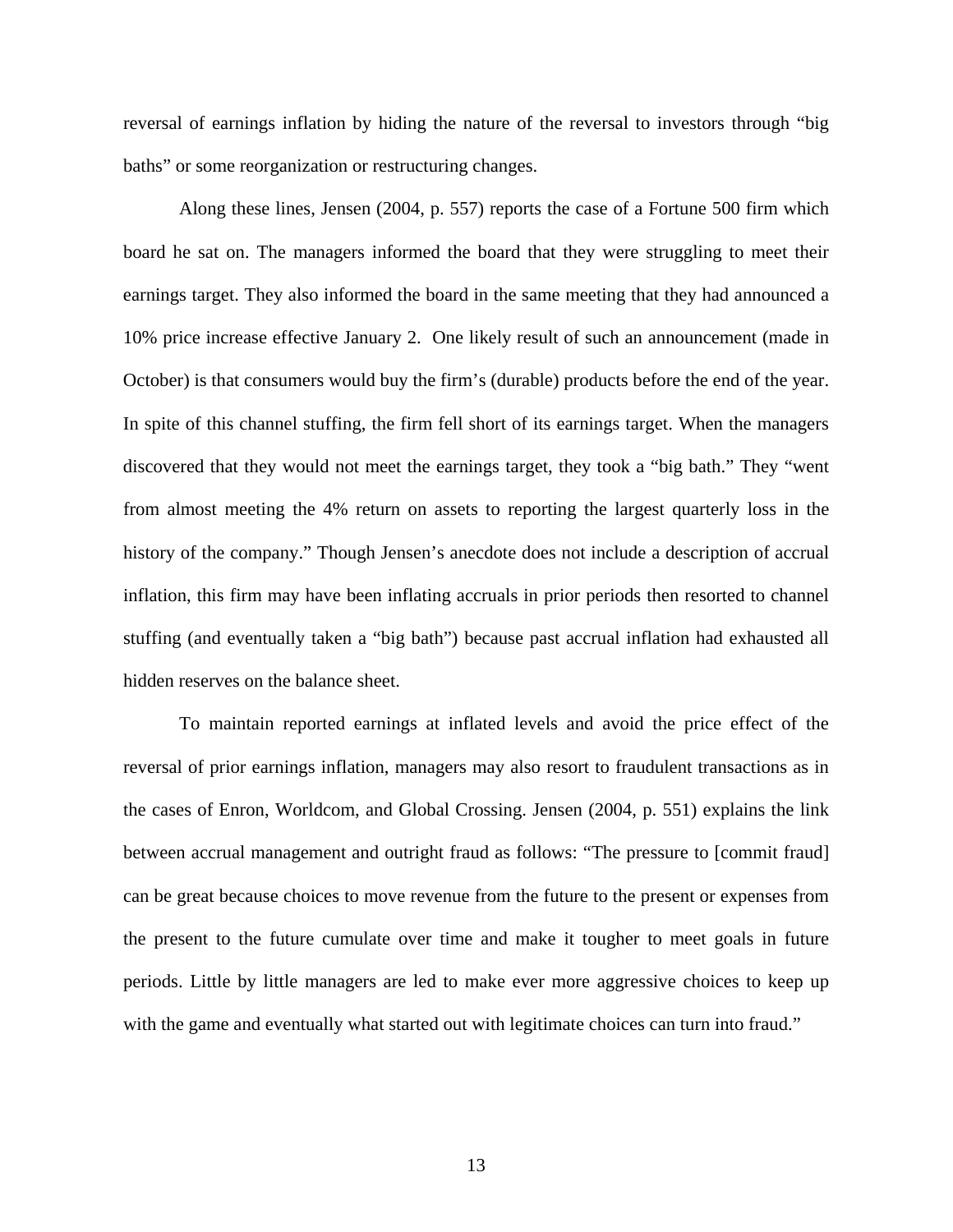As we explain above, because the component of earnings inflation that is due to manipulation of accruals (within the framework of the Generally Accepted Accounting Principles (GAAP)) has to reverse, we assume that, at any given point, firms that engage in earnings manipulation (e.g., upwards and downwards distortions of earnings) the most during the bubble are likely to have both the most positive and the most negative abnormal accruals, as measured by the procedure described above. Therefore, we proxy for earnings management by the average of the unsigned abnormal accruals obtained from model (1). We average the absolute abnormal accruals over the fiscal period from October 1, 1996 to September 30, 1999. Note that the average signed abnormal accrual is not a good proxy for earnings inflation over a twelve-quarter period because the positive accruals and the negative accruals will tend to cancel out as all accrual inflation must reverse over a long horizon.

We group sample firms according to the total absolute value of abnormal accruals. Earnings management is deemed low if the total absolute value of abnormal accruals is in the bottom quintile of the distribution and high if it is in the top quintile. We compute the postbubble abnormal return for the low and high groups using the approach suggested by Fama (1998). Each day, we compute the abnormal return for each firm.<sup>[6](#page-14-0)</sup> The daily abnormal return for a firm is its raw return for the day minus the average return of a portfolio matched on size and book-to-market. The control portfolio is formed at the beginning of the fiscal quarter that ends in the same calendar quarter as the return measurement day. We sort the sample firms into size-quintiles and each size quintile into book-to-market quintiles to form 25 portfolios. Each firm is matched with its corresponding size/book-to-market portfolio. Then, every day,

 $\overline{a}$ 

<span id="page-14-0"></span> ${}^{6}$ In the post-bubble period, we set missing delisting returns to  $-1$ ; however, the results are not sensitive to this choice. By construction, firms that were delisted during the bubble are not included in the sample.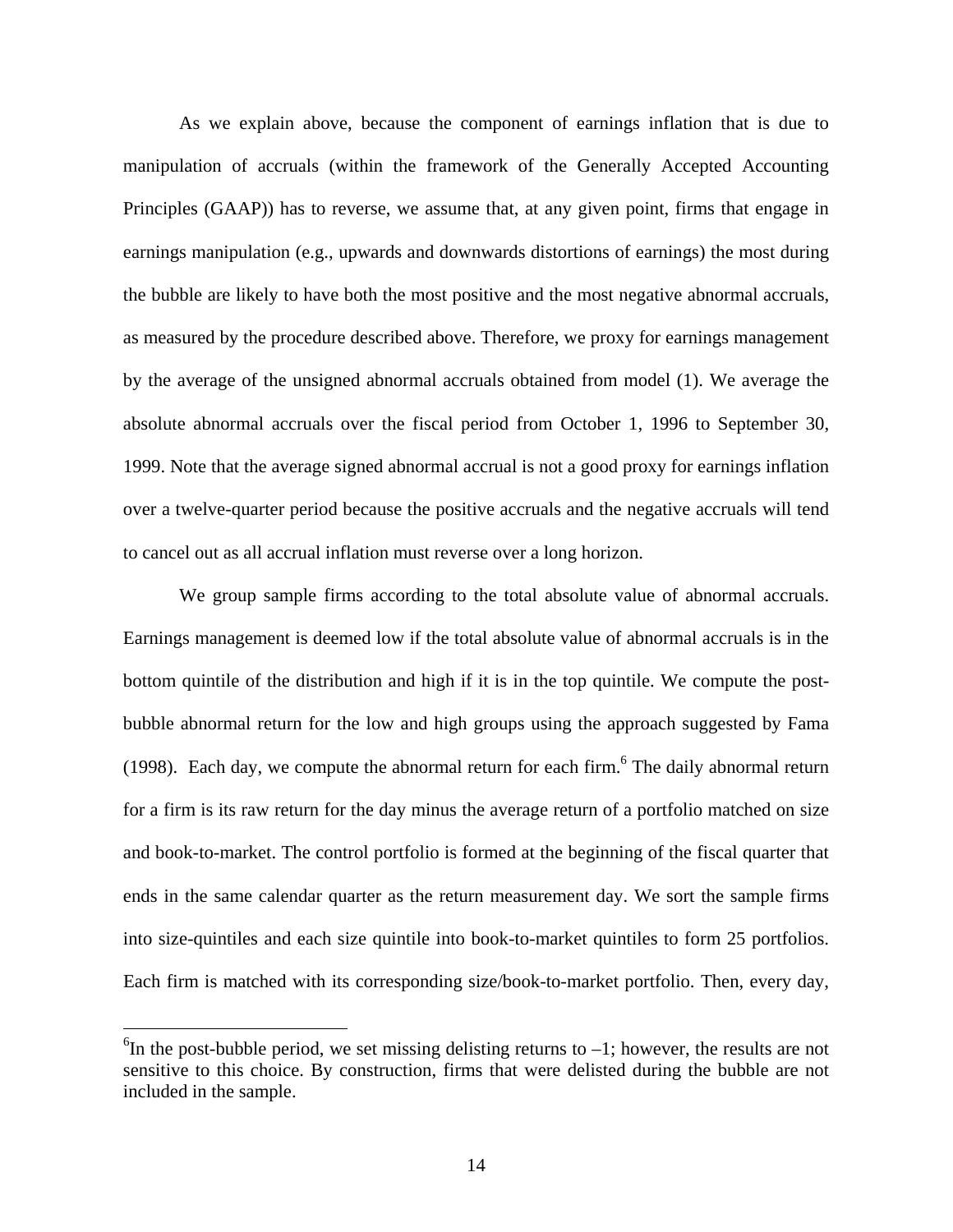we compute the cross-sectional average abnormal returns. We then use the mean and standard deviation of the time series of the average daily abnormal returns to make statistical inferences. This approach controls for cross-correlations in long-term returns (see Brav, Geczy, and Gompers 2000; Fama and McBeth 1973; and Fama 1998). This is particularly important in our setting because the burst of the bubble has some common effects on all firms.

#### **[TABLE 3]**

The results are reported in Table 3. Consistent with the conjecture that earnings management is associated with the bubble, we find a strong association between the level of earnings management and stock returns in both the bubble and the correction. During the last years of the bubble, high earnings management firms experience significantly positive abnormal returns whereas they experience significantly negative abnormal returns during the correction period. Conversely, low earnings management firms experience significantly negative abnormal returns during the bubble and positive abnormal returns during the correction period. Both the mean and median differences in the abnormal returns of low and high earnings management firms in both periods are significantly different from zero at the 1 percent level. From Panel A, the mean of the difference in the average daily returns during the latest years of the bubble is 0.028 percent. Compounded over the 758 trading days (from March 25, 1997 to March 24, 2000), the average difference in the abnormal returns of high and low earnings management firms is approximately 24 percent. Correspondingly, in Panel B, the mean of the difference in the average daily returns during the correction is 0.065 percent. Compounded over the 637 trading days (from March 25, 2000 to October 9, 2002),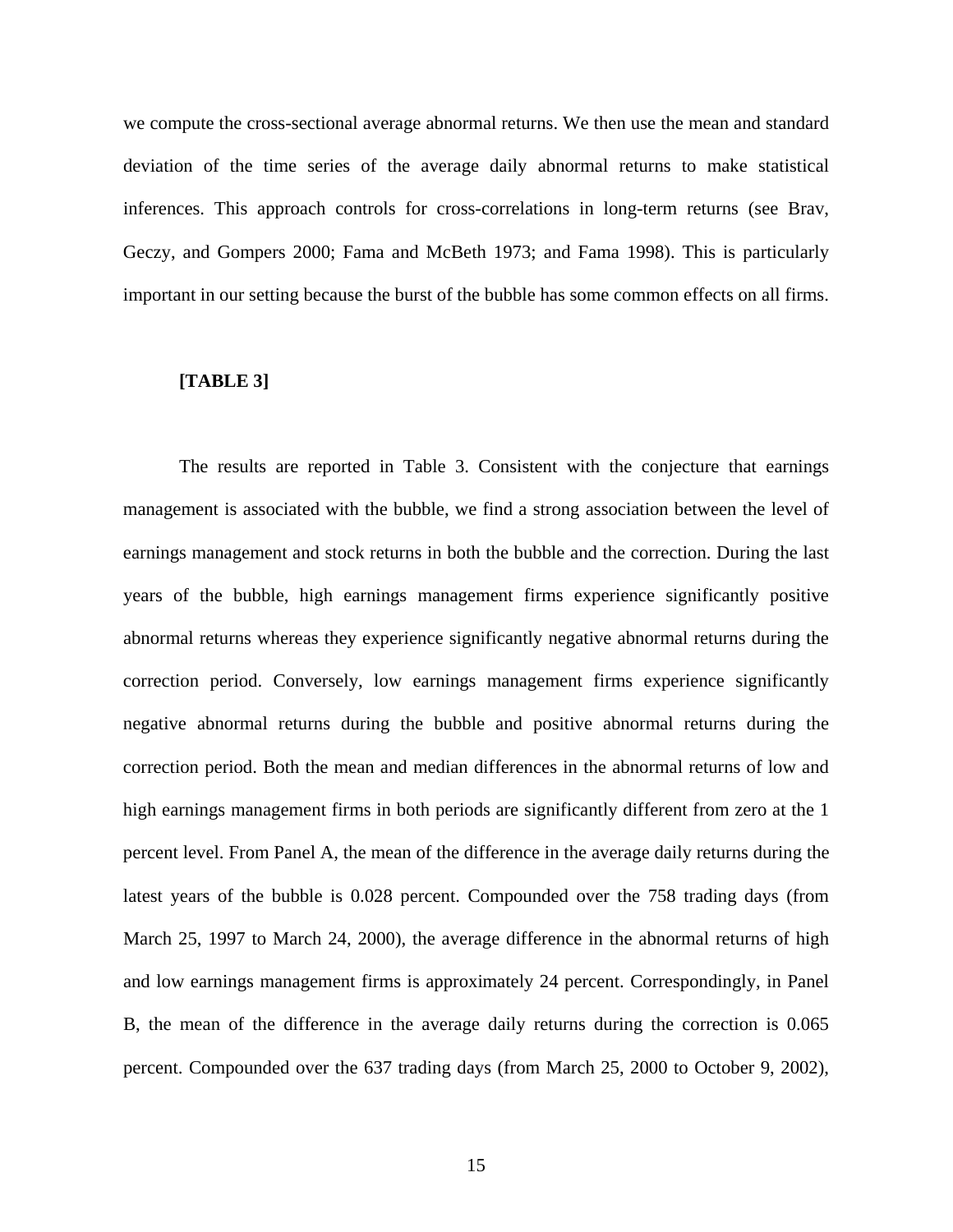the average difference in the abnormal returns of low and high earnings management firms is approximately 51 percent.

The market reached a trough on October 9, 2002. However, because of the shock caused to the economy by the September 11, 2001 event and since such an event was hardly predictable by investors, the drop in stock prices subsequent to the September 11, 2001 event is not necessarily associated with the stock market bubble. We therefore condition our analysis on the September 11, 2001 event by analyzing the association between earnings management and stock return before and after September 11, 2001. The results are reported in Panels B1 and B2 of Table 3. We find that the stock price reversal associated with the prior earnings management activities occurred before September 11, 2001. The average daily difference in the abnormal returns of low and high earnings management firms in the pre-September 11, 2001 period is 0.113 percent (or 51 percent when compounded over the 368 trading days from March 25, 2000 to September 10, 2001). The compounded daily difference of 51 percent for the pre-September 11 period is, coincidentally, the same as the 51 percent compounded daily difference that we obtain for the full post-bubble period (March 27, 2000 to October 9, 2002).

Because the component of earnings inflation that is due to manipulation of accruals within GAAP has to reverse, we assume that, at any given point over a twelve quarter period, firms that engage in the most earnings inflation are likely to have the most extreme (i.e., the most positive and the most negative) abnormal accruals. Thus, we rank firms' earnings management by the total of unsigned abnormal accruals in quarterly earnings cumulated over the fiscal quarters from October 1, 1996 to September 30, 1999. However, our measure of earnings management may proxy for earnings smoothing activities instead of earnings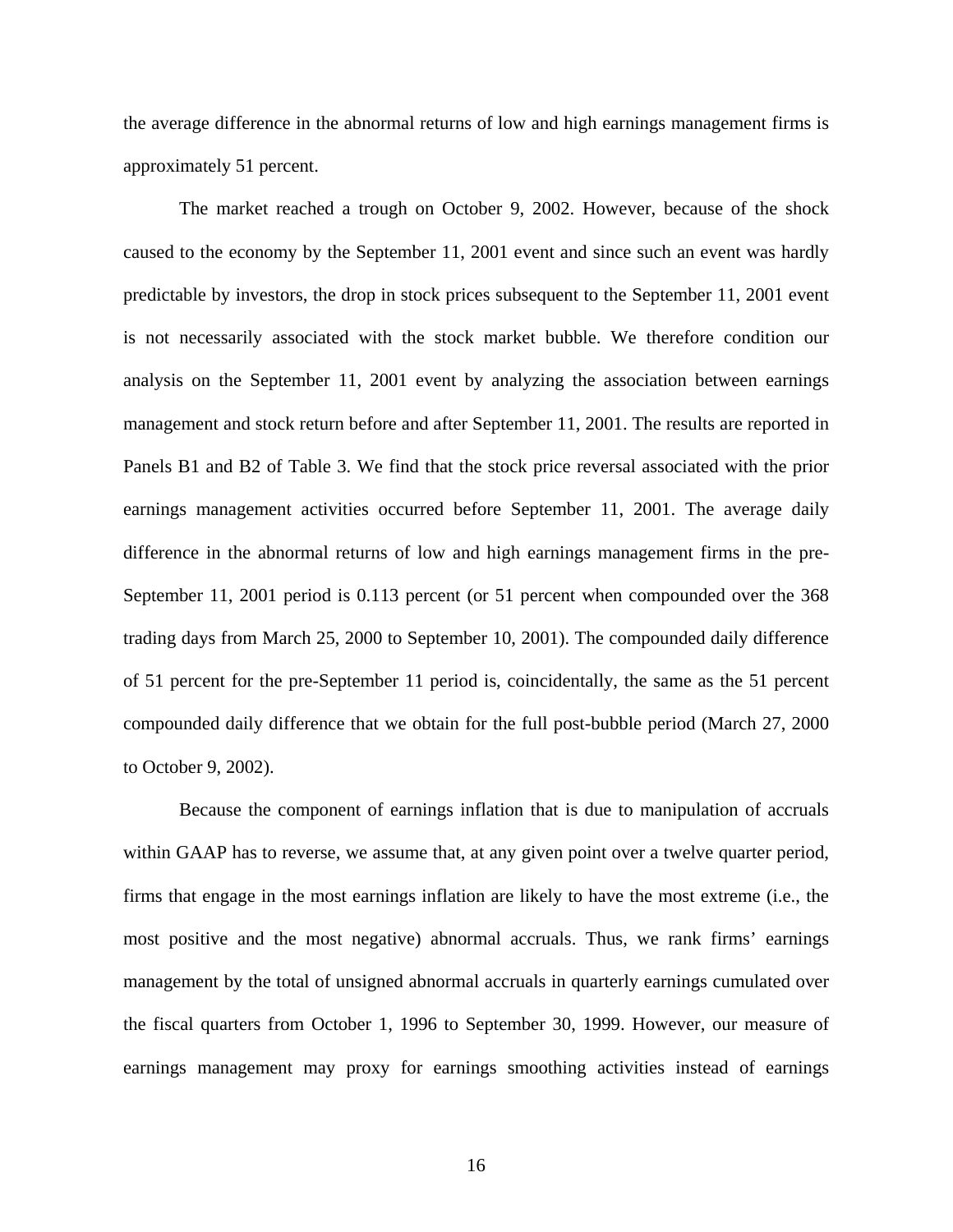inflation (and related big baths). The evidence that firms inflate earnings prior to insiders stock sales in Table 2 suggests that the association between the cumulated unsigned abnormal accruals and abnormal return in Table 3 is likely related to the effects of earnings inflation. Nevertheless, we (attempt to) disentangle the effect of earnings inflation (and big baths) from the potential effect of earnings smoothing by conditioning our analysis on the likelihood that a firm is engaging in earnings smoothing. If the association between earnings management and abnormal stock returns that we report in Table 3 is due solely to earnings smoothing (and not at all to earnings inflation) then the association in Table 3 should be driven by for firms that were engaging in earnings smoothing. On the other hand, if the association in Table 3 is due to earnings inflation (notwithstanding big baths), then the association should be present for all firms.

To examine this issue, we partition firms according to the extent to which they appear to smooth earnings and contrast low and high earnings management firms (as measured by total absolute abnormal accruals) within the high and low smoothing groups. Next, we describe how and why we identify firms that are likely engaged in extensive earnings smoothing. For firms using discretionary accruals to smooth earnings, the managed and the unmanaged components of earnings should be negatively correlated. That is, a firm will report negative (positive) discretionary accruals when unmanaged earnings is high (low). Therefore, the probability that a firm is engaging in earnings smoothing is deemed high (low) when the correlation between the presumably managed component of earnings and the unmanaged component is below (above) the median correlation for the sample. If the documented association between earnings management and abnormal stock returns is due to earnings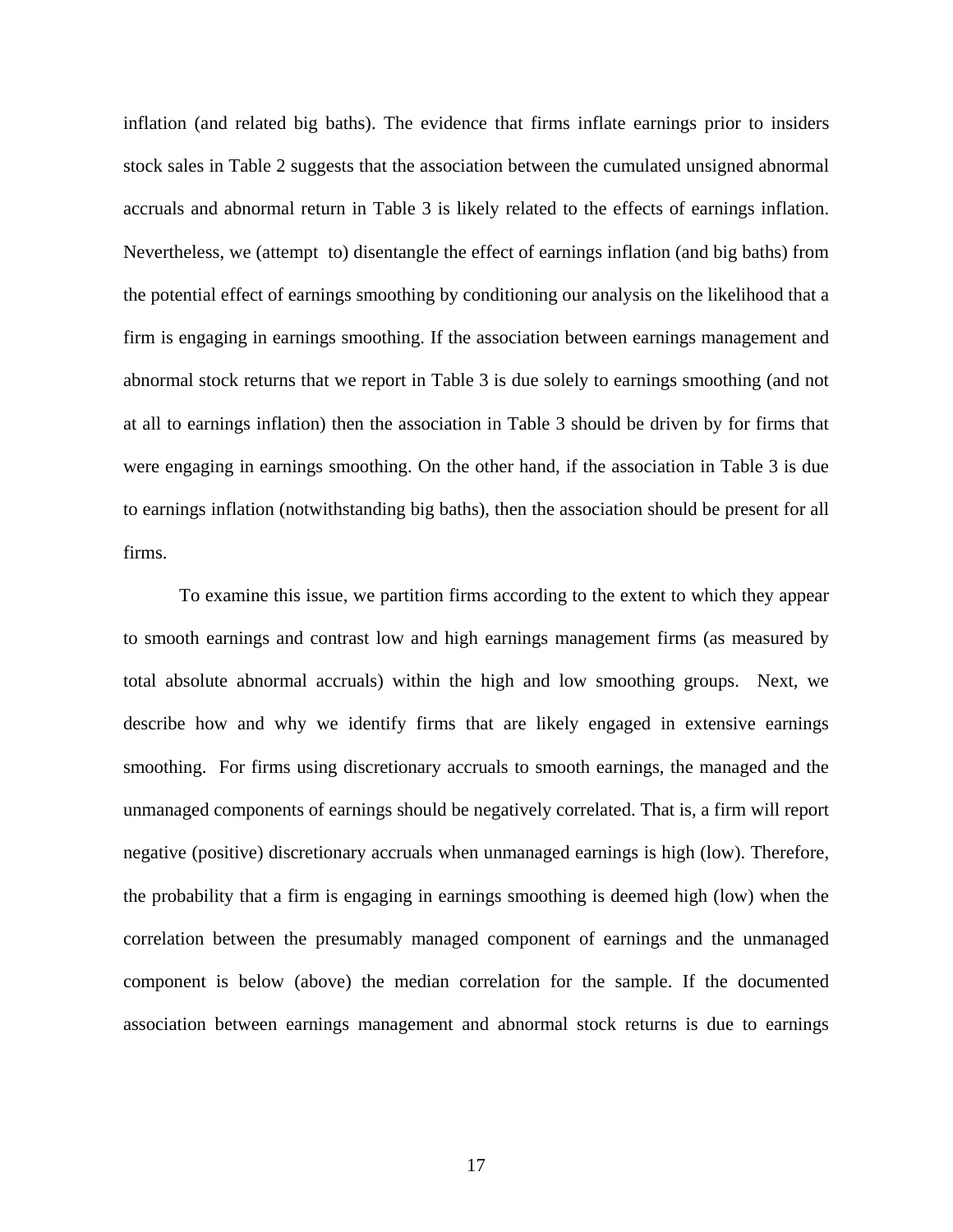smoothing, at least, the association should be stronger when the correlation between managed and unmanaged earnings is most negative.

#### **[TABLE 4]**

The results are reported in Table 4. During the last seven years of the bubble, the mean difference in the average daily returns of high and low earnings management firms is 0.023 percent for the firms that were most likely to be engaging earnings smoothing. Correspondingly, the mean difference in the average daily returns of high and low earnings management firms is 0.043 percent for the firms that were less likely to be engaging earnings smoothing. Because the effect of extensive earnings management activity (as measured by firms' total absolute abnormal accruals) on the stock price run-up during the bubble is lower for firms that appear to have smoothed earnings the most, we find no evidence that the results are driven by the firms most likely to have engaged in earnings smoothing.

Similarly, during the correction, the mean difference in the average daily returns of high and low earnings management firms is 0.060 percent for the firms that are most likely to have engaged in earnings smoothing. Correspondingly, the mean difference in the average daily returns of high and low earnings management firms is 0.080 percent for the firms that are least likely to have engaged in earnings smoothing. Again, because the effect of extensive earnings management activity (as measured by firms' cumulative absolute observed accruals) on the stock price run up during the bubble is lower for firms that appear to have smoothed earnings the most, we find no evidence that the results are driven by the firms that were most likely to be engaging earnings smoothing.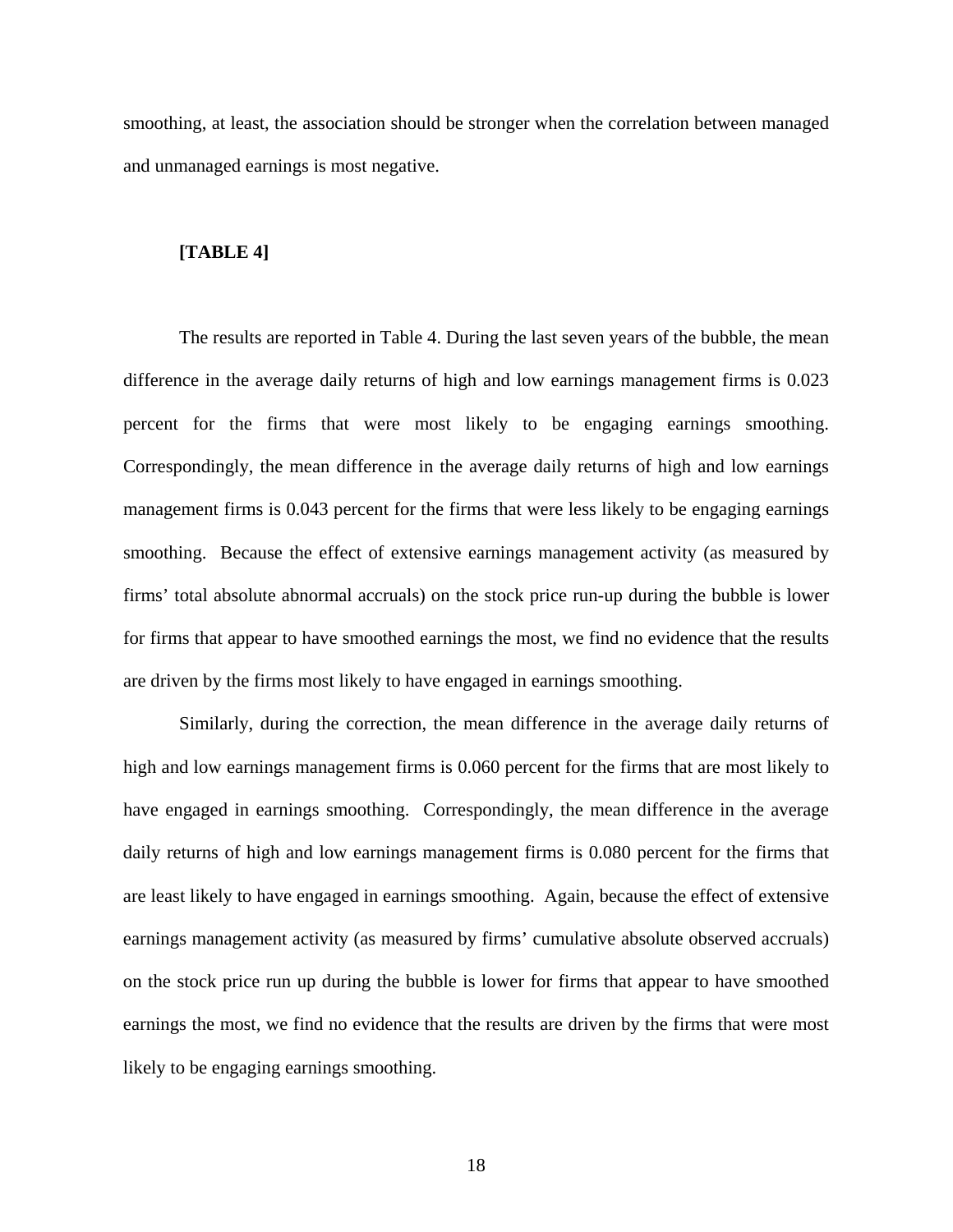# **4. The association between managers' stock sales and price run-ups and corrections**

If earnings manipulation is prompted by the incentive managers face to hype the stock price before they sell stock, it is also useful to ask whether managers' stock sales are associated with firm stock returns during the bubble and the correction. We measure net insider selling by the net total amount of common shares sold by insiders from January 1, 1997 to December 31, 1999. The number of shares traded by the insiders is scaled by the number of common shares outstanding on the day of the transaction. Insider selling is deemed low if it is in the bottom quintile of the net insider selling distribution and high if it is in the top quintile for the period.

Analogous to the analysis of earnings manipulation in the previous section, we measure stock returns during both the bubble and the correction. Each day, we compute the abnormal return for each firm. The daily abnormal return for a firm is its raw return for the day minus the average return of a portfolio matched on size and book-to-market. The control portfolio is formed at the beginning of the fiscal quarter that ends in the same calendar quarter as the return measurement day. We sort the sample firms into size-quintiles and each size quintile into book-to-market quintiles to form 25 portfolios. Each firm is matched with its corresponding size/book-to-market portfolio. We use the distribution of the daily time-series of abnormal returns to make inferences.

### **[TABLE 5]**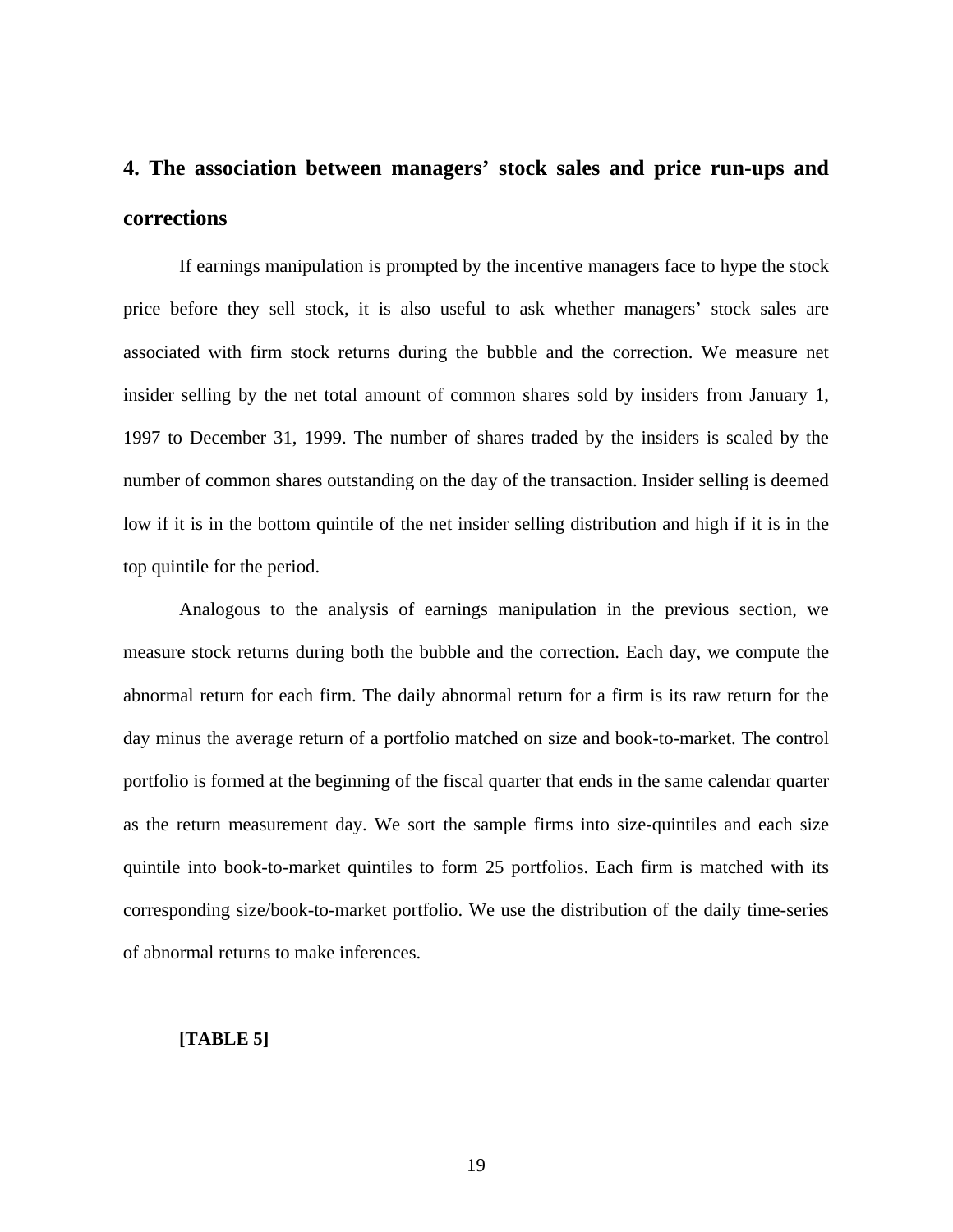The results are reported in Table 5. There is a significant association between insider selling and stock returns during the bubble. There is also a significant association between previous insider selling and the stock price reversal following the stock market bubble. High insider selling firms experience significantly positive abnormal returns whereas low insider selling firms experience significantly negative abnormal returns during the bubble period. The mean of the difference in the average daily abnormal returns of low and high insider selling firms is 0.084 percent. Compounded over the 758 trading days (from March 25, 1997 to March 24, 2000), the average difference in the abnormal returns of high and low insider selling firms is approximately 88 percent. Low insider selling firms experience significantly positive abnormal returns whereas high insider selling firms experience significantly negative abnormal returns during the correction period. The mean of the difference in the average daily abnormal returns of low and high insider selling firms is 0.043 percent. Compounded over the 637 trading days (from March 27, 2000 to October 9, 2002), the average difference in the abnormal returns of low and high insider selling firms is approximately 32 percent.

## **5. Conclusion**

By paying managers with stock and hence obliging them to sell large amounts of stock, the compensation practices of the 1990s allegedly created an environment where managers became very sensitive to short-term stock performance, contributing to the recent stock market bubble (cf. Coffee 2003; Fuller and Jensen 2002; and Greenspan 2002). Consistent with these allegations, we find that managers inflate earnings more in quarters that precede high insider selling activities. We further find strong evidence that stock price runups of particular firms during the bubble period are strongly positively associated with both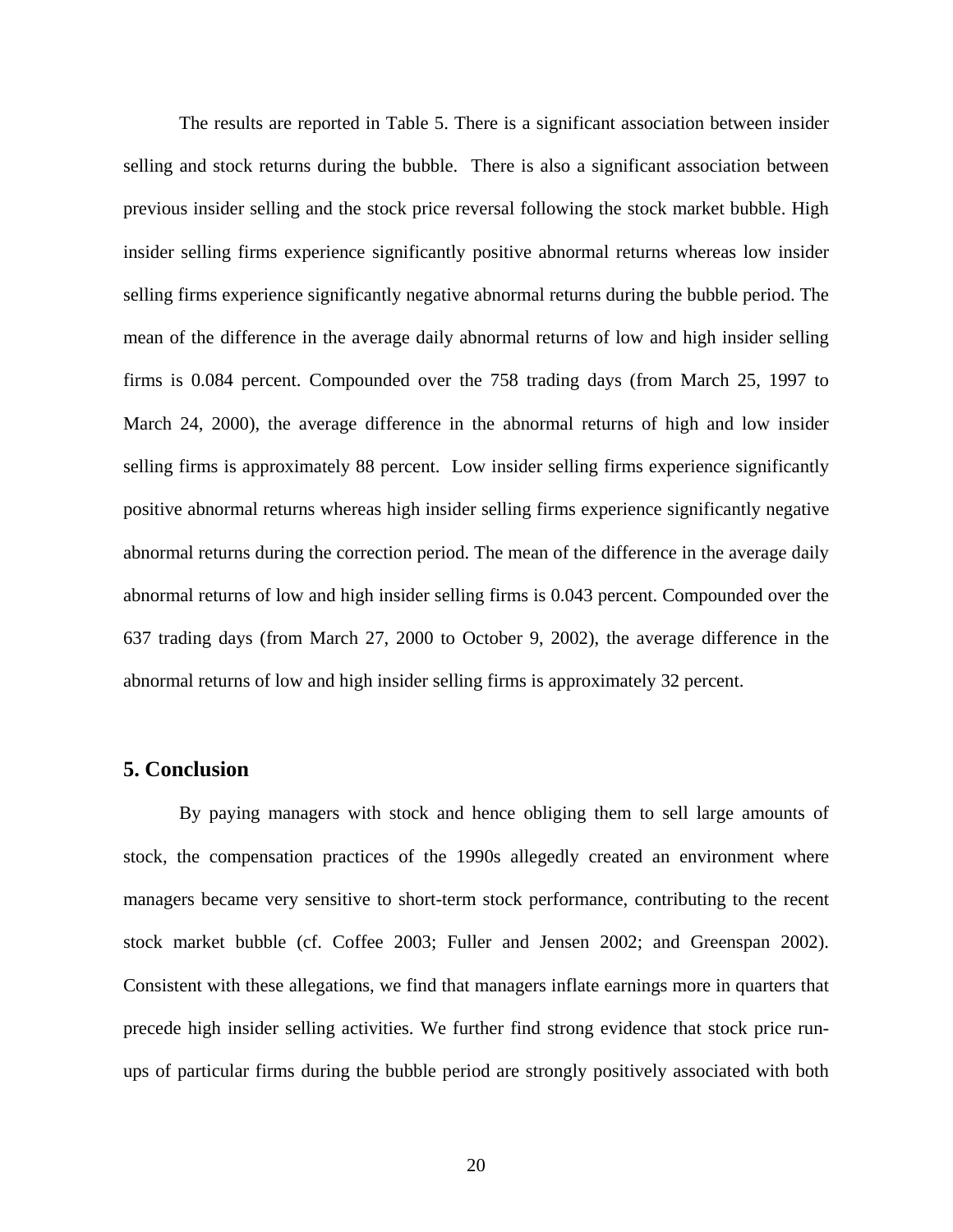earnings management and insider trading activities during the bubble. Moreover, there is strong evidence that the stock price declines of particular firms during the ensuing correction period also are strongly positively associated with both earnings management and insider trading activities during the bubble.

Overall, our results are remarkably consistent with the assertions made by Coffee (2003), Fuller and Jensen (2002), and Greenspan (2002). Because the evidence is only circumstantial, we do not claim to have established a causal relation among the bubble, executive compensation, insider selling, and earnings management. Nevertheless, the results suggest that, at least, during the 1997-1999 period, high levels of stock-based compensation led managers to inflate stock prices through earnings management. Thus, this compensation practice appears to have amplified the stock price run-up and correction at particular firms during the 1990s market bubble.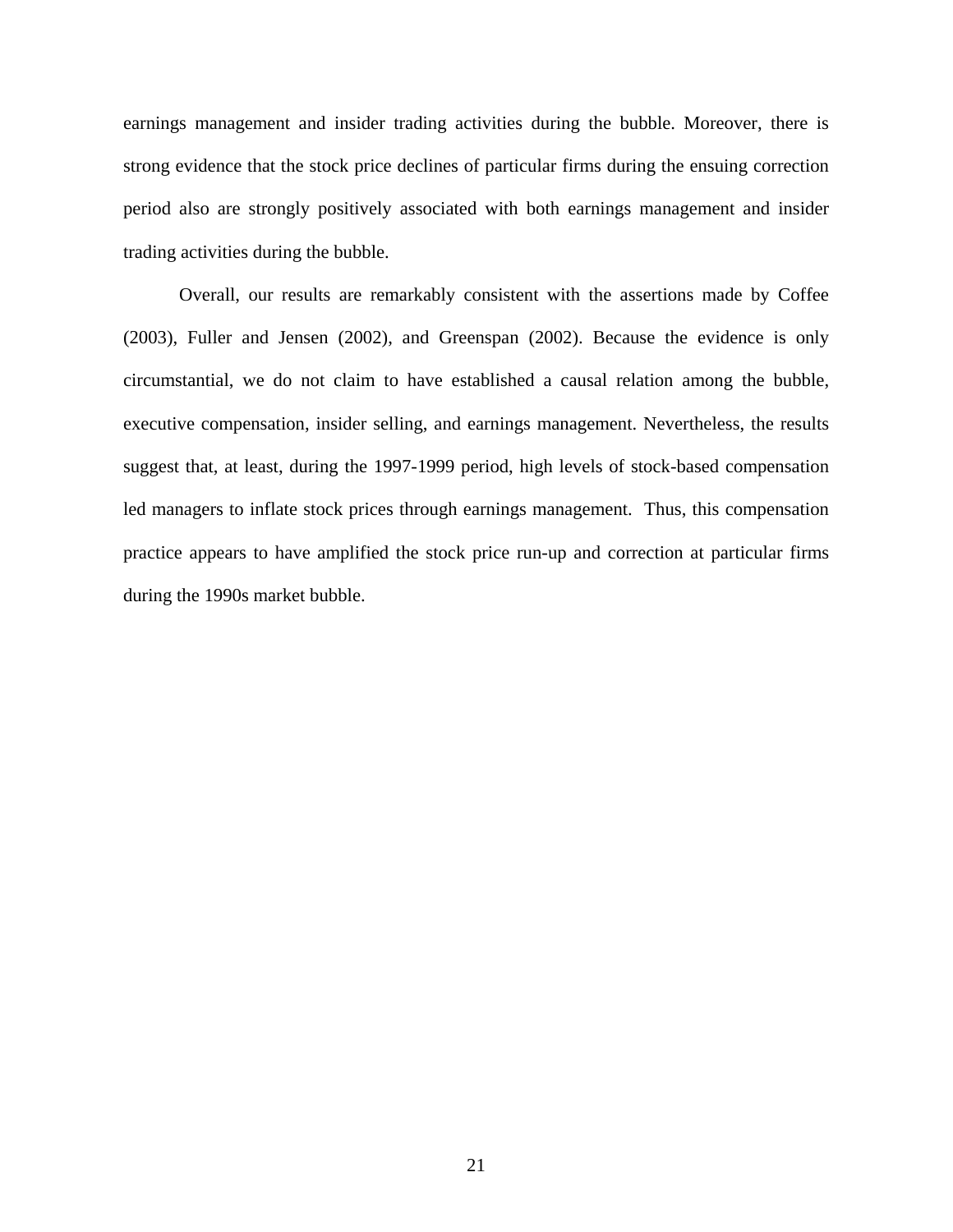## **References**

- Beneish, M.D., E. Press, and M. E. Vargus, 2004. Insider trading and incentives to manage earnings. Working Paper – Indiana University.
- Brav, A., C. Geczy, and P. Gompers, 2000. Is the abnormal return following equity issuances anomalous? *Journal of Financial Economics* 56: 209-240.
- Coffee, J., 2003. What causes Enron?: A capsule social and economic history of the 1990s. Working Paper – Columbia University.
- Fama, E., 1998. Market efficiency, long-term returns, and behavioral finance. *Journal of Financial Economics* 49, 283-306.
- Fama, E., and J. MacBeth, 1973. Risk, return, and equilibrium: empirical tests. *Journal of Political Economy* 81: 607-636.
- Fuller, J., and M. Jensen, 2002. Just say no to Wall Street: Courageous CEOs are putting a stop to the earnings game and we will all be better off for it. *Journal of Applied Corporate Finance* 14: 41-46.
- Graham, J., C. Harvey, and S. Rajgopal, 2005. The economic implications of corporate financial reporting. *Journal of Accounting and Economics* (forthcoming).
- Greenspan, A., 1999. *Monetary policy and the economic outlook*. Testimony before the Joint Economic Committee, U.S. Congress, June 17.
- Greenspan, A., 2002. *Federal Reserve Board's semiannual monetary policy report to the Congress*. Testimony before the Committee on Banking, Housing, and Urban Affairs, U.S. Senate, July 16.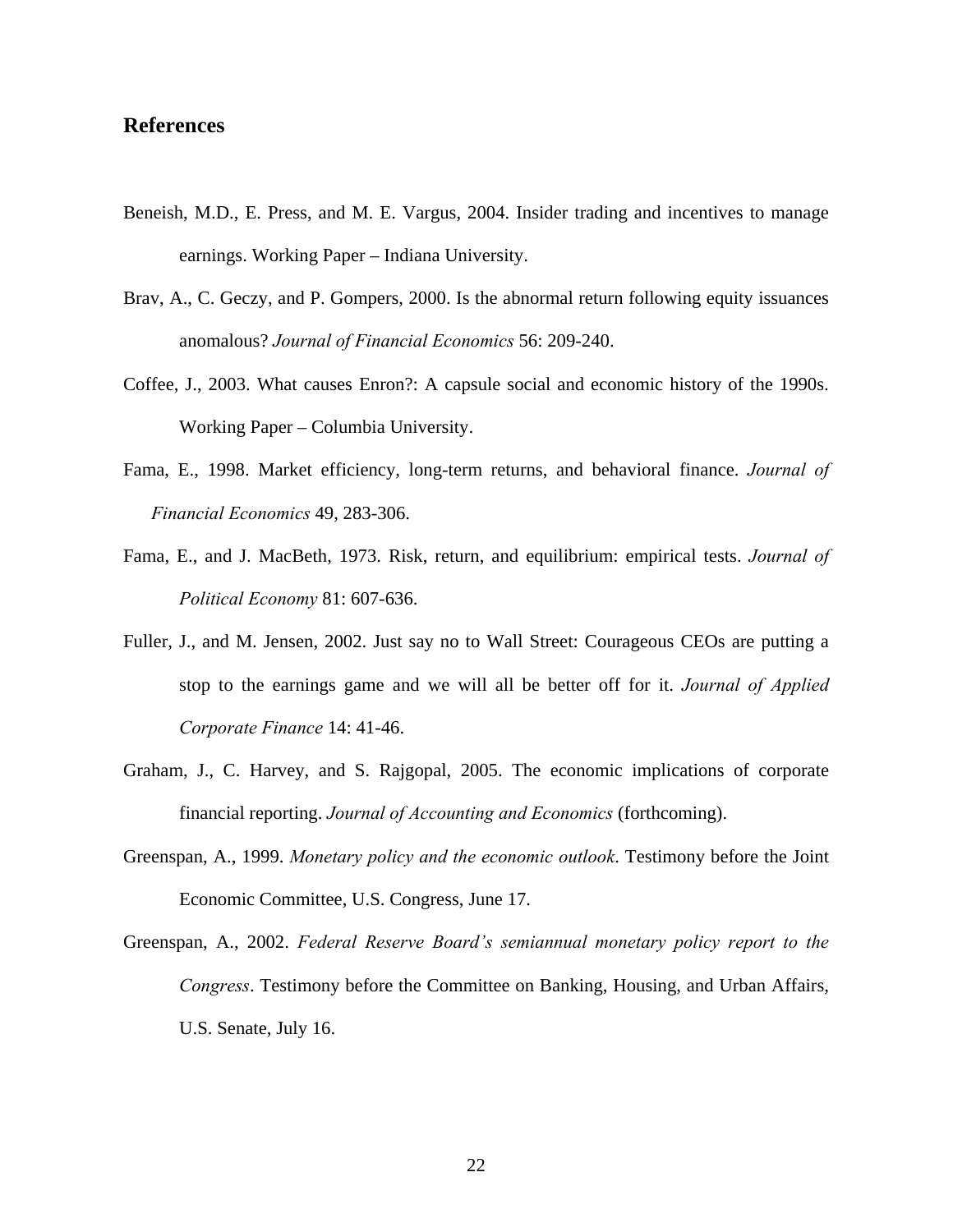- Hall, B., and K. Murphy, 2002. Stock options for undiversified executives. *Journal of Accounting and Economics* 33: 3-42.
- Hall, B., and K. Murphy, 2003. The trouble with stock options. *Journal of Economic Perspectives* 17: 43-70.
- Jensen, M., 2004. The agency costs of overvalued equity and the current state of corporate finance. *European Financial Management* 10: 549-565.
- Jones, J., 1991. Earnings management during import relief investigations. *Journal of Accounting Research* 29: 193-228.
- Kindleberger, C., 1978. *Manias, panics, and crashes*. New York, Basic.
- Klein, A., 2002. Audit committee, board of director characteristics and earnings management. *Journal of Accounting and Economics* 33: 375-400.
- Kothari, S., A. Leone, and C. Wasley, 2005. Performance matched discretionary accruals. *Journal of Accounting and Economics* 39: 163-197.
- Louis, H., 2004. Earnings management and the market performance of acquiring firms. *Journal of Financial Economics* 74: 121-148.
- Rosser, J., 2000. *From catastrophe to chaos: A general theory of economic discontinuities*. Kluwer Academics, 2<sup>nd</sup> ed.
- Rozeff, M. S., and M. A. Zaman, 1998. Overreaction and insider trading: Evidence from growth and value portfolios. *Journal of Finance* 53: 701-716.
- Skinner, D., and R. Sloan, 2002. Earnings surprises, growth expectations, and stock returns or don't let an earnings torpedo sink your portfolio. *Review of Accounting Studies* 7: 289- 312.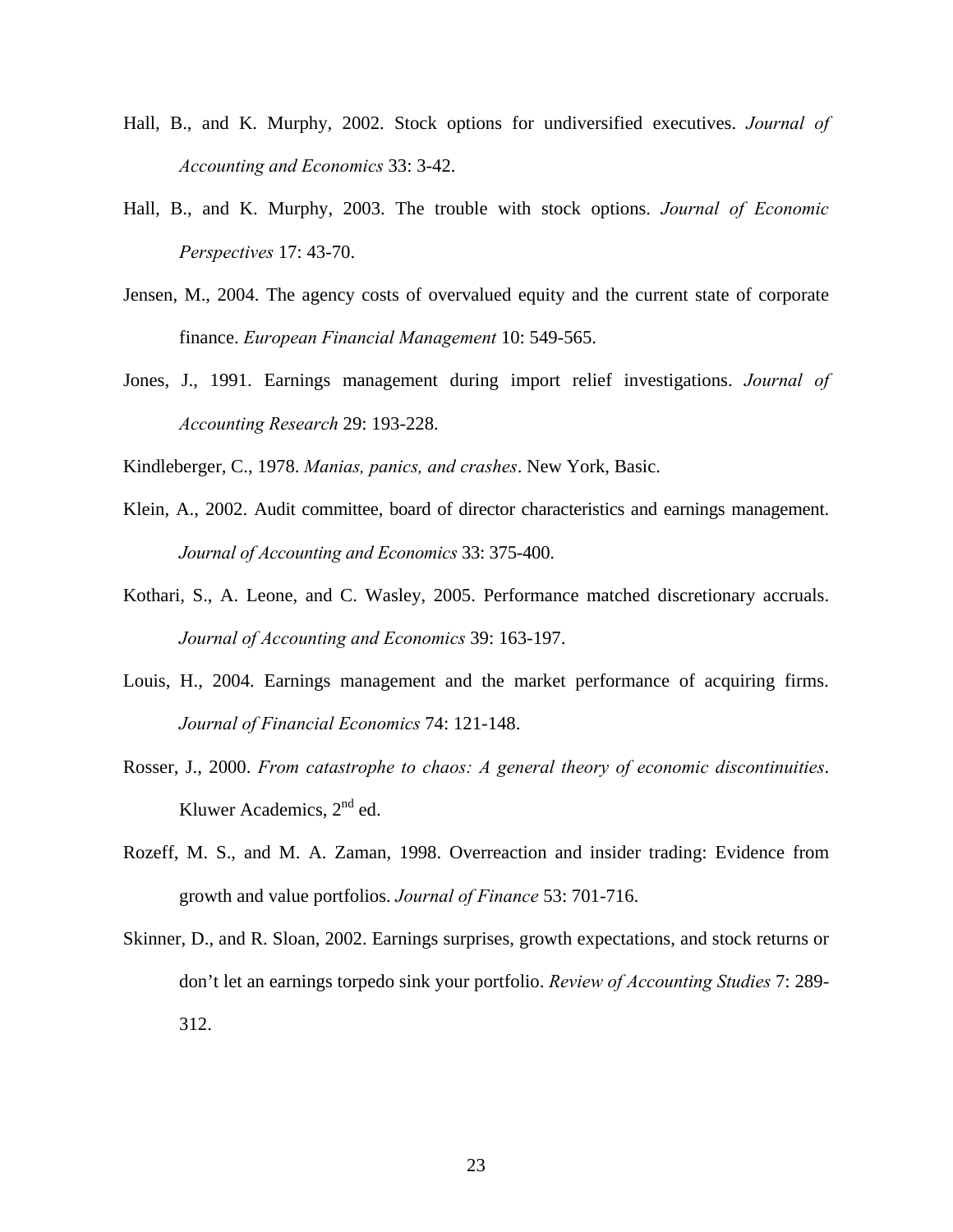- Sloan, R., 1996. Do stock prices fully reflect information in accruals and cash flows about future earnings? *Accounting Review* 77: 289-315.
- Teoh, S., Welch, I., and T. Wong, 1998a. Earnings management and the long-run underperformance of seasoned equity offerings. *Journal of Financial Economics* 50: 63-100.
- Teoh, S., Welch, I., and T. Wong, 1998b. Earnings management and the long-run underperformance of initial public equity offerings. *Journal of Finance 53*: 1935- 1974.
- Watts, R., and J. Zimmerman, 1978. Towards a positive theory of the determination of accounting standards. *The Accounting Review* 53: 112-134.
- Watts, R., and J. Zimmerman, 1990. Positive accounting theory: a ten-year perspective. *The Accounting Review* 65: 131–156.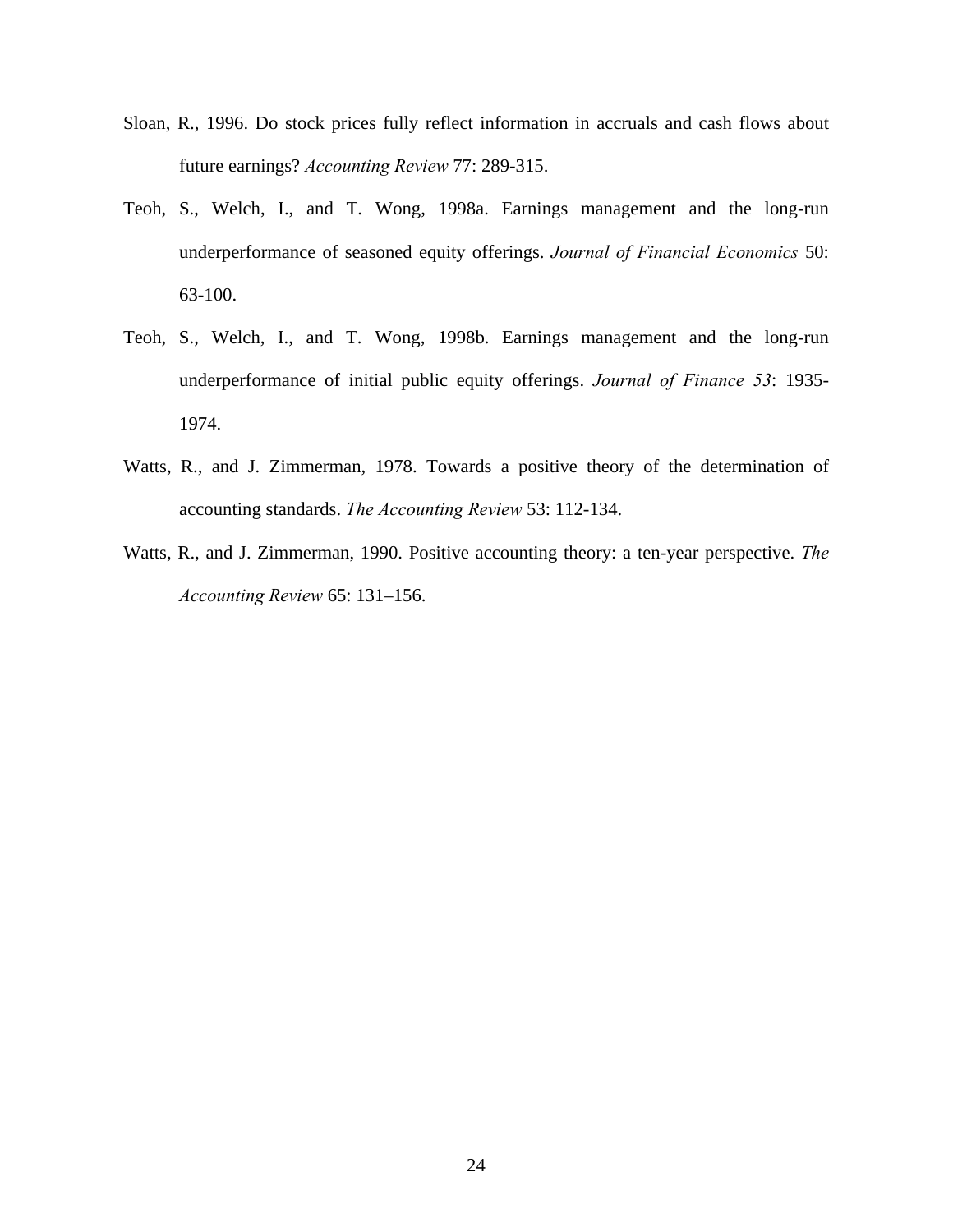## Table 1

Unconditional association of earnings inflation and subsequent insider trading: High versus low net insider selling (1997-1999)

Panel A: Pooled sample

|                           | Low<br>Net Insider Selling<br>$(N = 4,647)$ | High<br>Net Insider Selling<br>$(N = 4,649)$ | Difference |
|---------------------------|---------------------------------------------|----------------------------------------------|------------|
| Mean earnings inflation   | $-0.189$                                    | 0.327                                        | 0.516      |
|                           | [0.016]                                     | [0.002]                                      | [0.000]    |
| Median earnings inflation | $-0.044$                                    | 0.326                                        | 0.370      |
|                           | [0.119]                                     | [0.000]                                      | [0.000]    |

Panel B: Fama-McBeth procedure

|                           | Low<br>Net Insider Selling<br>$(N = 12)$ | High<br>Net Insider Selling<br>$(N = 12)$ | Difference |
|---------------------------|------------------------------------------|-------------------------------------------|------------|
| Mean earnings inflation   | $-0.189$                                 | 0.322                                     | 0.503      |
|                           | [0.016]                                  | [0.001]                                   | [0.000]    |
| Median earnings inflation | $-0.044$                                 | 0.354                                     | 0.524      |
|                           | [0.119]                                  | [0.002]                                   | [0.000]    |

Notes to Table 1:

Earnings inflation, expressed as a percentage of total assets, is proxied by the residual of a modified Jones model adjusted for performance according to the procedure suggested by Kothari, Leone, and Wasley (2004).

Net insider selling is the shares sold minus shares bought by corporate officers and directors over the three months (91 days) following the quarterly earnings announcement date as a percentage of shares outstanding. The earnings announcement dates correspond to the fiscal quarters ending in the period from October 1996 to September 1999. Net insider selling is deemed high if it is in the top quintile of the net insider selling distribution and low if it is in the bottom quintile.

Panel A presents results for the pooled sample. Because a firm may be included in the sample up to 12 times, there is a high probability that our inferences are affected by cross-sectional correlation. To control for such an eventuality, we follow a procedure similar to the Fama-McBeth approach. Each quarter, we compute the cross-sectional average earnings inflation for the low and the high insider selling groups. This gives us a time series of 12 average quarterly earnings inflations for each of the two groups over the period from October 1996 to September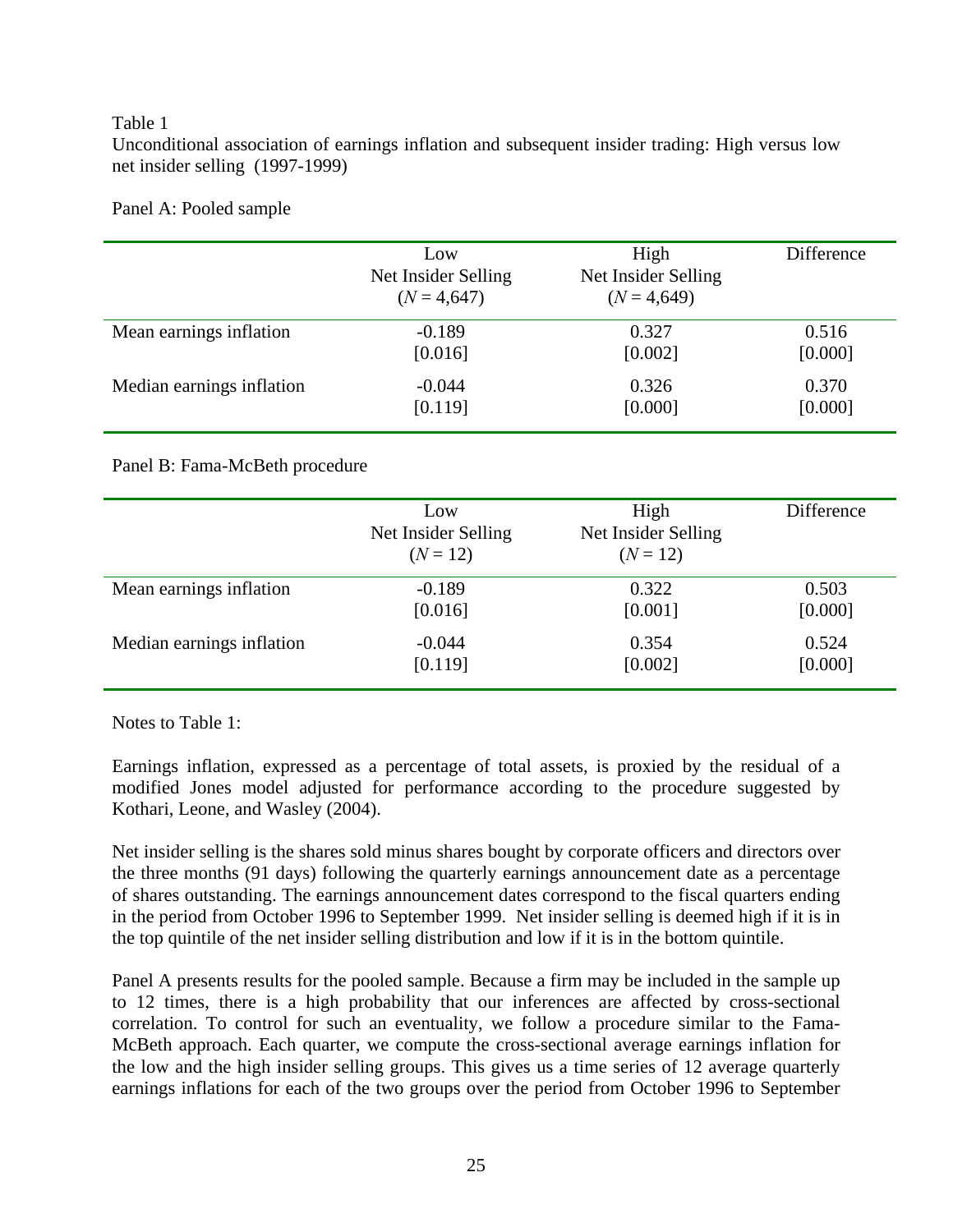1999. We then use the time series of 12 average quarterly earnings inflations to make inferences. The results are reported in Panel B.

In Panel A, N is the number of firm-quarters and, in Panel B, it is the number of quarters. Onetail *p*-values presented in brackets beneath the coefficient estimates are for a *t*-test of differences for the mean difference (assuming unequal variances) and a Wilcoxon two-sample test for the median difference.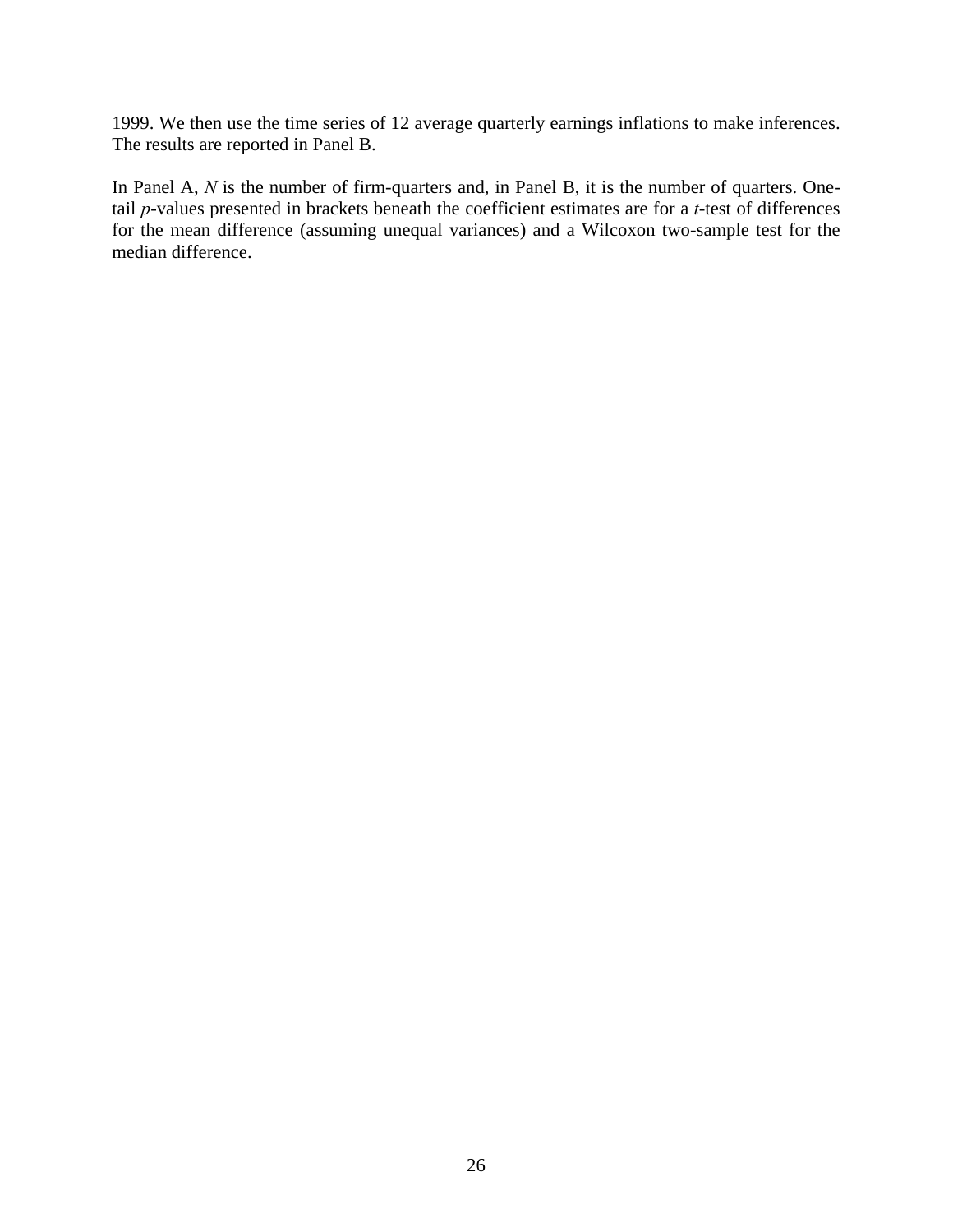Table 2

Association between earnings inflation and subsequent insider trading conditioned on firm attributes (1997-1999)

|                       | Predicted        | Pooled         | Fama-McBeth    |
|-----------------------|------------------|----------------|----------------|
|                       | Sign             | Regression     | Procedure      |
|                       |                  | $(N = 23,259)$ | $(N = 12)$     |
| $\alpha_0$            |                  | $0.232$ *      | $0.607**$      |
|                       |                  | [1.85]         | [2.48]         |
| $\alpha$ <sub>I</sub> |                  | $-0.003$       | $-0.006$       |
|                       |                  | $[-0.28]$      | $[-0.37]$      |
| $\alpha_2$            | $\boldsymbol{+}$ | $0.073***$     | $0.064***$     |
|                       |                  | [5.57]         | [5.96]         |
| $\alpha_3$            |                  | $-0.016$       | $-0.024$       |
|                       |                  | $[-1.33]$      | $[-1.60]$      |
| $\alpha_4$            |                  | $-0.060^{+++}$ | $-0.079^{++}$  |
|                       |                  | $[-3.37]$      | $[-2.56]$      |
| $\alpha_5$            |                  | $-0.013^{++}$  | $-0.310^{+++}$ |
|                       |                  | $[-2.10]$      | $[-2.88]$      |
| $\alpha_6$            |                  | $-0.119***$    | $-0.171***$    |
|                       |                  | $[-4.21]$      | $[-6.45]$      |
| Adjusted $R^2$        |                  | 0.002          | 0.004          |

 $EI_{i,t} = \alpha_0 + \alpha_1 ISELLING_{i,t-1} + \alpha_2 ISELING_{i,t} + \alpha_3 ISELLING_{i,t+1} + \alpha_4 LOGSIZE_{i,t} + \alpha_5 BM_{i,t}$ *+*  $\alpha_6$ *LEVERAGE*<sub>*i,t</sub>* +  $\varepsilon_i$ </sub>

Notes to Table 2:

*EI*, is earnings inflation expressed as a percentage of total assets, and is proxied by the residual of a modified Jones model adjusted for performance according to the procedure suggested by Kothari, Leone, and Wasley (2004). We delete observations below the  $1<sup>st</sup>$  and above the 99<sup>th</sup> percentile of the distribution of *EI*.

*ISELLING<sub>t</sub>* is net insider selling deciles at time  $t$ . Net insider selling is shares sold minus of shares bought as a percentage of shares outstanding. Time *t-1* corresponds to the three months (91 days) prior to the quarterly earnings announcement date. Time *t* corresponds to the three months (91 days) following the quarterly earnings announcement date. Time *t+1* corresponds to month 4 to month 6 (day 92 to day 182) after the quarterly earnings announcement date.

*LOGSIZE* is the log of total market capitalization of common stock in millions of dollars at the beginning of quarter *t*.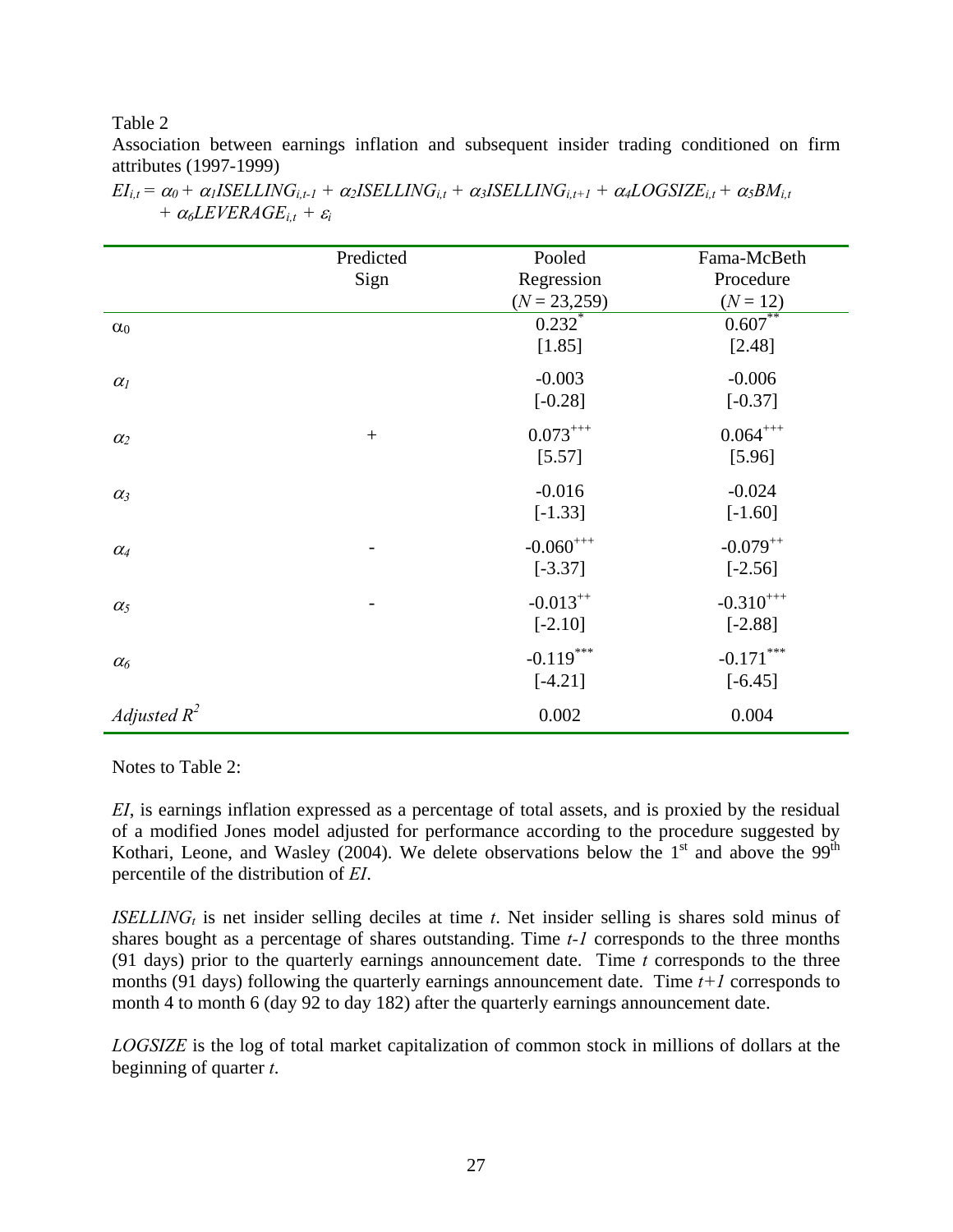*BM* is the ratio of common book equity to total market capitalization at the beginning of quarter *t*.

*LEVERAGE* is the ratio of long-term debt to market capitalization at the beginning of quarter *t*.

The Fama-McBeth statistics are computed using the mean and standard deviation of the regression statistics for each of the 12 quarters in the sample.

*T*-values are reported in parentheses. \*\*\*, \*\*, and \* indicate significance at the 1, 5, and 10 percent levels in a two-tail test and  $^{+++}$ ,  $^{++}$ , and  $^{+}$  indicate significance at the 1, 5, and 10 percent levels in a one-tail test.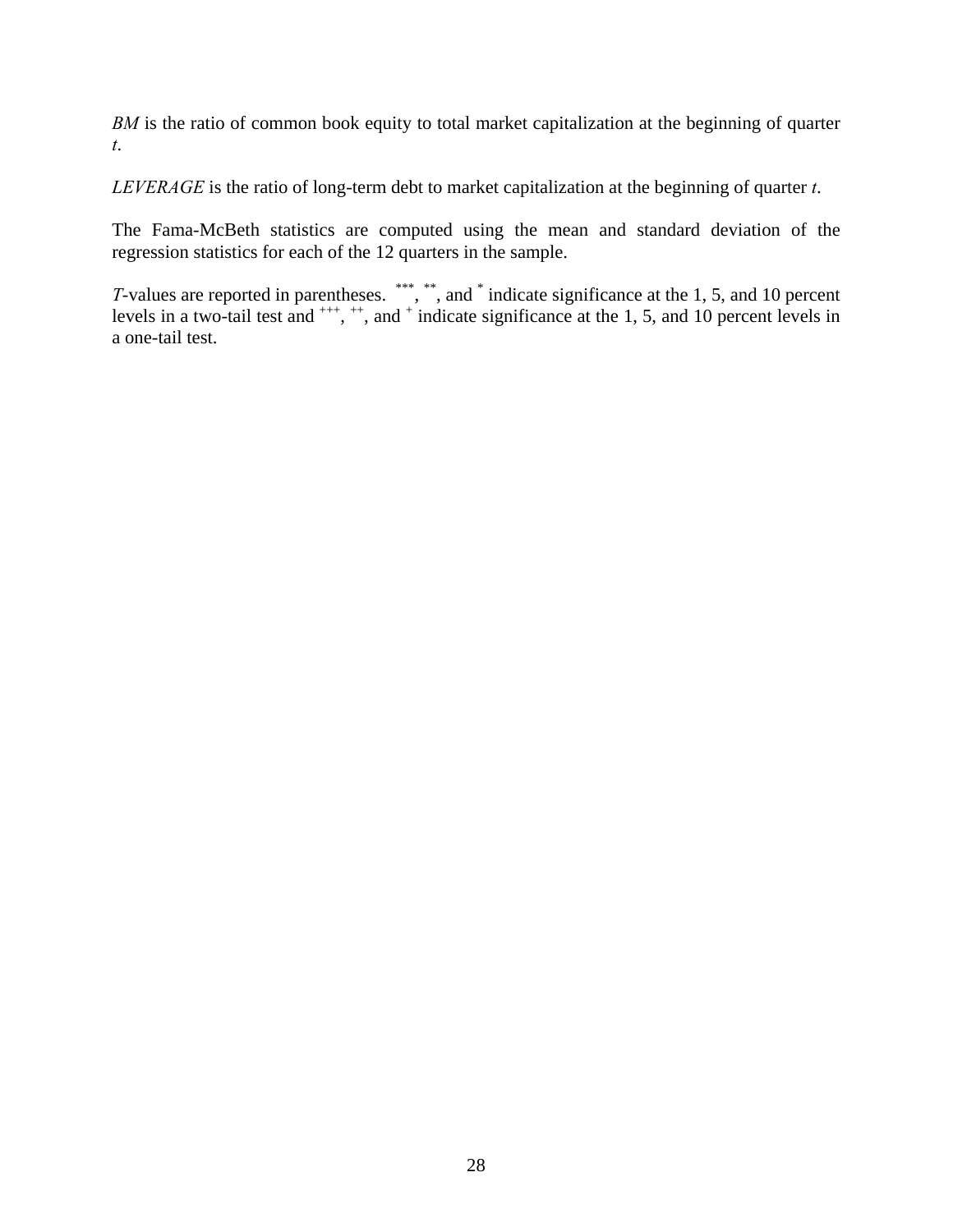#### Table 3

Daily average percentage portfolio abnormal return: High versus low earnings management firms.

|                                                               | (1)<br>Low earnings<br>management | (2)<br>High earnings<br>management | $(2) - (1)$<br>Two-sample test:<br>Difference in the low and<br>high earnings management<br>portfolios' abnormal return<br>time-series | $(2) - (1)$<br>One sample test: Time-<br>series differences in the<br>abnormal returns of the<br>low and high earnings<br>management portfolios |  |  |
|---------------------------------------------------------------|-----------------------------------|------------------------------------|----------------------------------------------------------------------------------------------------------------------------------------|-------------------------------------------------------------------------------------------------------------------------------------------------|--|--|
| Panel A: Bubble - March 25, 1997 to March 24, 2000 (758 days) |                                   |                                    |                                                                                                                                        |                                                                                                                                                 |  |  |
| Mean                                                          | $-0.009$                          | 0.019                              | 0.028                                                                                                                                  | 0.028                                                                                                                                           |  |  |
|                                                               | [0.097]                           | [0.015]                            | [0.006]                                                                                                                                | [0.020]                                                                                                                                         |  |  |
| Median                                                        | $-0.011$                          | 0.015                              | 0.026                                                                                                                                  | 0.017                                                                                                                                           |  |  |
|                                                               | [0.055]                           | [0.028]                            | [0.007]                                                                                                                                | [0.016]                                                                                                                                         |  |  |

Panel B: Correction - March 25, 2000 to October 9, 2002 (637 days)

| Mean   | 0.023   | $-0.042$ | 0.065   | 0.065   |
|--------|---------|----------|---------|---------|
|        | [0.033] | [0.001]  | [0.000] | [0.004] |
| Median | 0.023   | $-0.065$ | 0.088   | 0.065   |
|        | [0.012] | [0.000]  | [0.000] | [0.003] |

Panel B1: Correction - March 25, 2000 to September 10, 2001 (368 days)

| Mean   | $0.040^{+}$ | $-0.073^{+++}$ | 0.113   | $0.113^{++}$  |
|--------|-------------|----------------|---------|---------------|
|        | [0.018]     | [0.000]        | [0.000] | [0.001]       |
| Median | $0.041^{+}$ | $-0.110^{+++}$ | 0.151   | $0.144^{+++}$ |
|        | [0.004]     | [0.000]        | [0.000] | [0.000]       |

Panel B2: Correction - September 12, 2001 to October 9, 2002 (269 days)

| Mean   | $0.001\,$ | 0.001    | 0.000   | 0.000   |
|--------|-----------|----------|---------|---------|
|        | [0.478]   | [0.474]  | [0.496] | [0.497] |
| Median | 0.012     | $-0.019$ | 0.031   | 0.016   |
|        | [0.313]   | [0.432]  | [0.324] | [0.313] |

Notes to Table 3:

Each day, we compute the abnormal return for each firm. The daily abnormal return for a firm is its raw return for the day minus the return of an equally-weighted control portfolio. Control portfolios are formed at the beginning of the fiscal quarter that ends in the same calendar quarter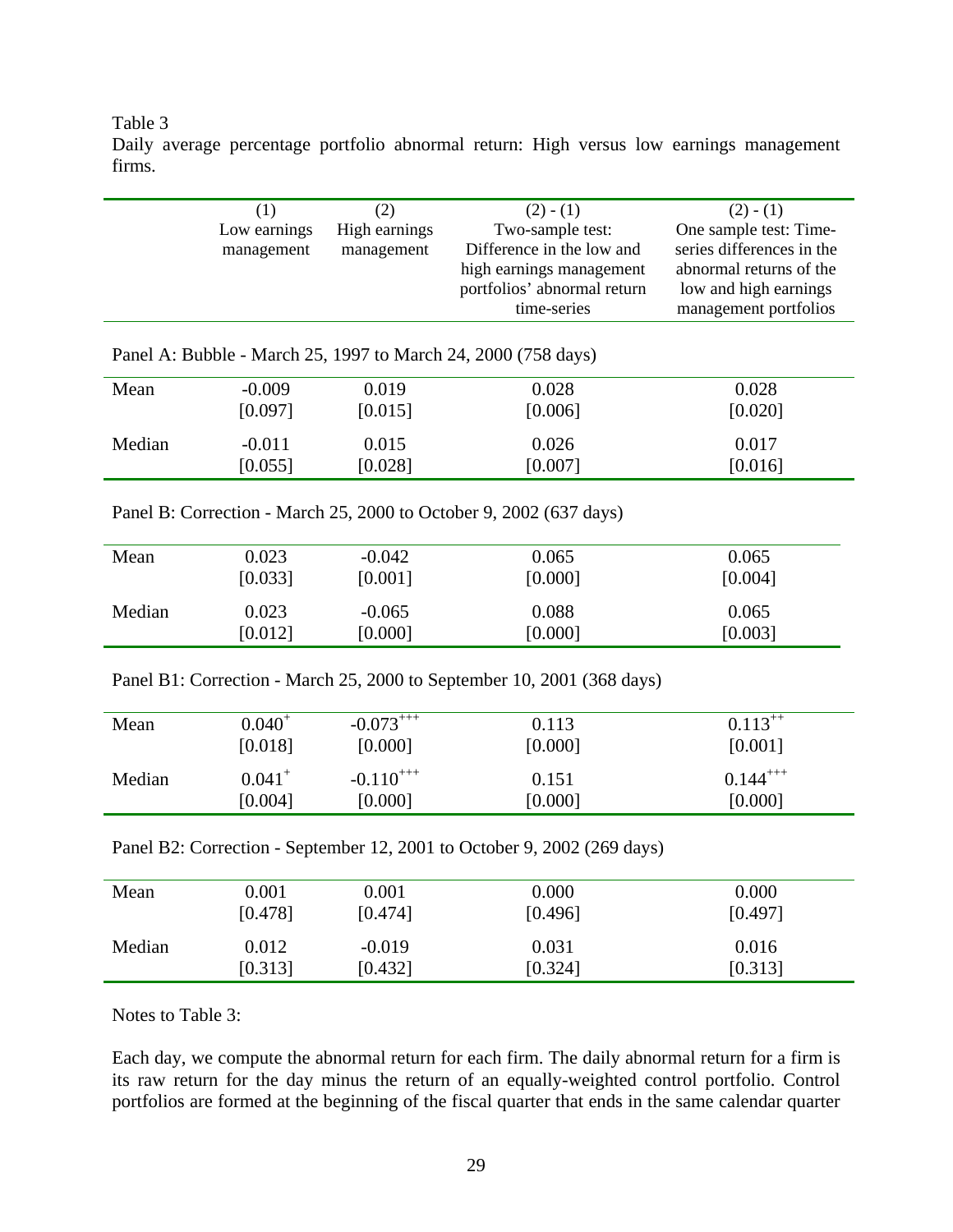as the return measurement day by sorting sample firms into book-to-market quintiles within size quintiles to form 25 portfolios. Each firm is matched with its corresponding size/book-to-market control portfolio.

We group the sample into low earnings management firms and high earnings management firms. Earnings management is proxied by the mean absolute value of the residual of the modified Jones model adjusted for performance according to the procedure suggested by Kothari, Leone, and Wasley (2004). Earnings management is deemed low if it is in the bottom quintile of the earnings management distribution and high if it is in the top quintile. The mean and median of the daily average abnormal returns are reported in column (1) for the low earnings management firm-days and in column (2) for the high earnings management firm-days. In Panel A, the daily returns are computed from March 25, 1997 to March 24, 2000. In Panel B, the daily returns are computed from March 25, 2000 to October 9, 2002. In Panel B1, the daily returns are computed from March 25, 2000 to September 10, 2001. In Panel B2, the daily returns are computed from September 12, 2001 to October 9, 2002.

One-tail *p*-values are reported in brackets beneath the coefficient estimates. The *p*-values are based on the *t*-tests for the mean and the Wilcoxon signed rank and two-sample tests for the median. The *t*-test for mean difference assumes unequal variances. <sup>+++</sup>, <sup>++</sup>, and <sup>+</sup> indicate that the difference between the pre- and the post-September 11 period is significant at the 1, 5, and 10 percent levels, respectively, in a one-tail test using the *t*-test for the mean (assuming unequal variances) and the Wilcoxon two-sample tests for the median.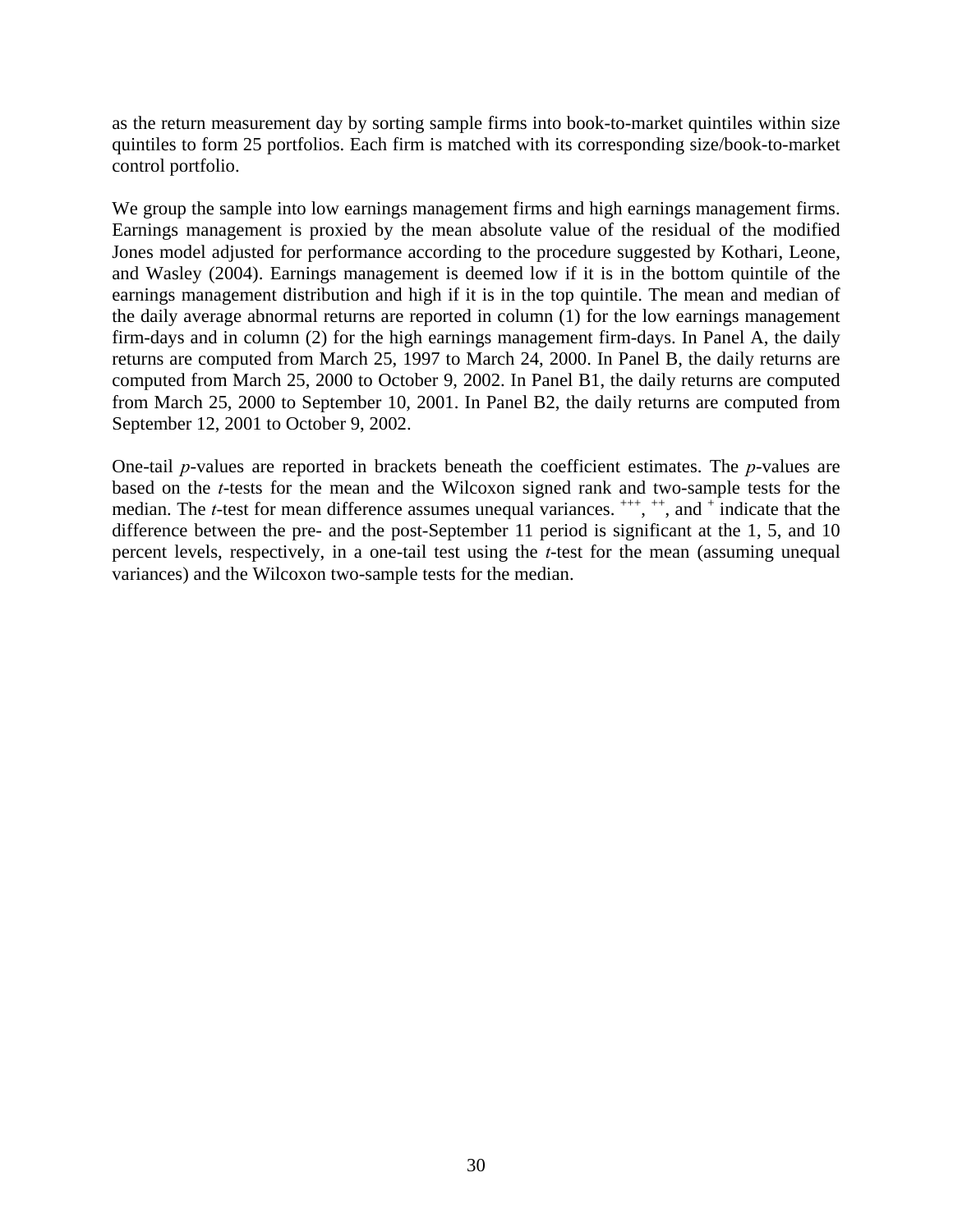### Table 4

Daily average percentage portfolio abnormal return: High versus low earnings management firms conditional on the likelihood of earnings smoothing.

| High probability of earnings smoothing |                                       |                                                                                                                                           |                                      |                                       | Low probability of earnings smoothing                                                                                                     |
|----------------------------------------|---------------------------------------|-------------------------------------------------------------------------------------------------------------------------------------------|--------------------------------------|---------------------------------------|-------------------------------------------------------------------------------------------------------------------------------------------|
| (1)<br>Low<br>earnings<br>management   | (2)<br>High<br>earnings<br>management | $(2) - (1)$<br>Two-sample test:<br>Difference in the low<br>and high earnings<br>management<br>portfolios' abnormal<br>return time-series | (1)<br>Low<br>earnings<br>management | (2)<br>High<br>earnings<br>management | $(2) - (1)$<br>Two-sample test:<br>Difference in the low<br>and high earnings<br>management<br>portfolios' abnormal<br>return time-series |

Panel A: Bubble - March 25, 1997 to March 24, 2000 (758 days)

| Mean   | $-0.006$<br>[0.193] | 0.017<br>[0.043] | 0.023<br>[0.033] | $-0.014$<br>[0.082] | 0.029<br>[0.015] | 0.043<br>[0.005] |  |
|--------|---------------------|------------------|------------------|---------------------|------------------|------------------|--|
| Median | $-0.006$<br>[0.147] | 0.014<br>[0.071] | 0.020<br>[0.029] | $-0.006$<br>[0.127] | 0.007<br>[0.080] | 0.013<br>[0.042] |  |

Panel B: Correction - March 25, 2000 to October 9, 2002 (637 days)

|        | High probability of earnings smoothing |          |         | Low probability of earnings smoothing |          |         |
|--------|----------------------------------------|----------|---------|---------------------------------------|----------|---------|
| Mean   | 0.018                                  | $-0.041$ | 0.060   | 0.030                                 | $-0.050$ | 0.080   |
|        | [0.051]                                | [0.002]  | [0.001] | [0.036]                               | [0.001]  | [0.001] |
| Median | 0.021                                  | $-0.059$ | 0.080   | 0.042                                 | $-0.065$ | 0.107   |
|        | [0.024]                                | [0.000]  | [0.000] | [0.015]                               | [0.000]  | [0.000] |

Notes to Table 4:

Firm-day abnormal returns and earnings management are computed as in Table 3.

We group the sample into low earnings management firms and high earnings management firms. Earnings management is deemed low if it is in the bottom quintile of the earnings management distribution and high if it is in the top quintile. The mean and median of the daily average abnormal returns across firm-days in the period are reported in column (1) for the low earnings management firms and in column (2) for the high earnings management firms. The probability that a firm is engaging in earnings smoothing is deemed high (low) when the correlation between the component of earnings that is estimated to be managed and the unmanaged component is below (above) the median correlation for the sample.

One-tail *p*-values are reported in brackets. The *p*-values are based on the *t*-tests for the mean and the Wilcoxon signed rank and two-sample tests for the median. The *t*-test for mean difference assumes unequal variances.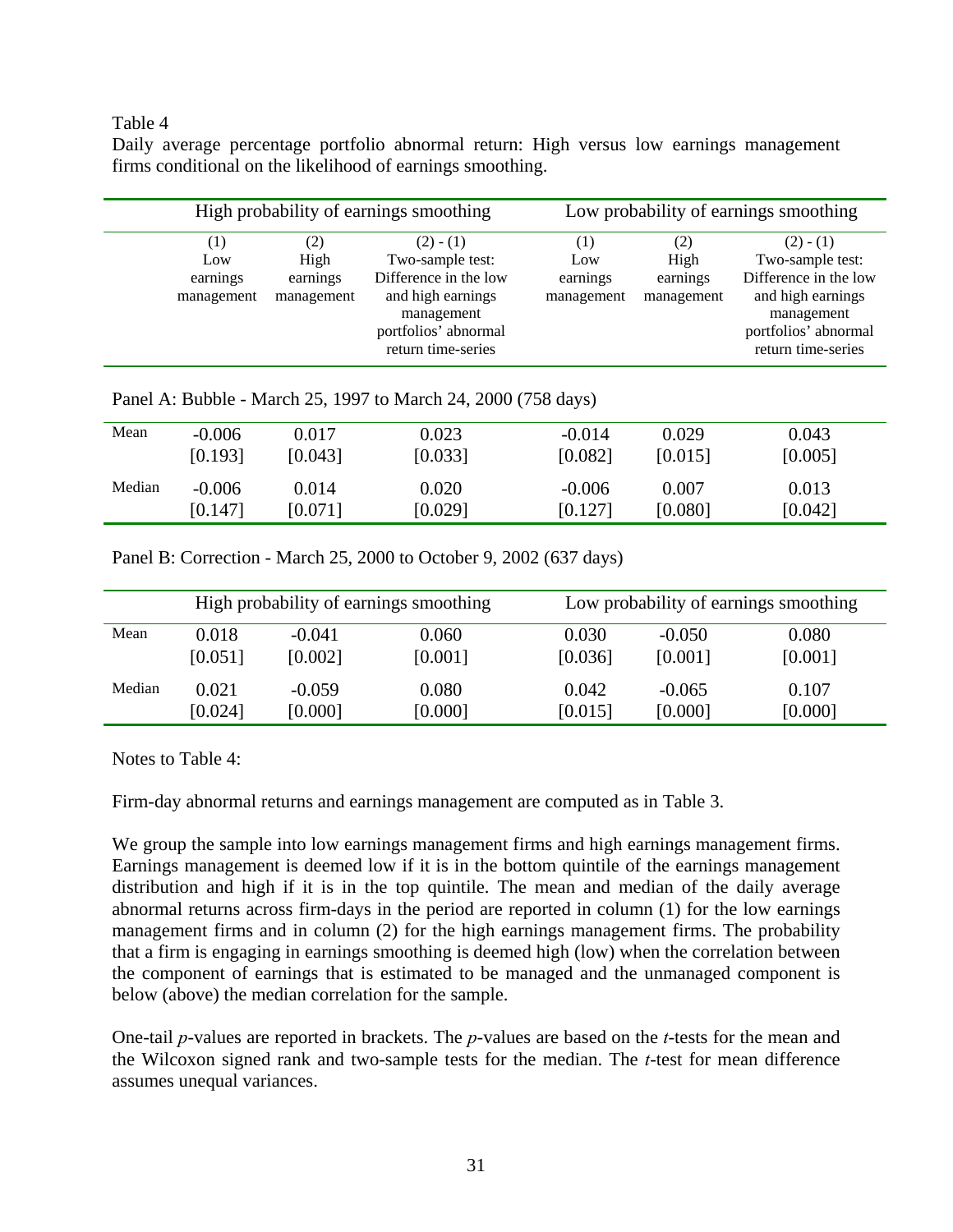| Table 5                                                                                    |  |
|--------------------------------------------------------------------------------------------|--|
| Daily average percentage portfolio abnormal return: High versus low insider trading firms. |  |

|        | (1)         | (2)          | $(2) - (1)$                                                            | $(2) - (1)$               |
|--------|-------------|--------------|------------------------------------------------------------------------|---------------------------|
|        | Low insider | High insider | Two-sample test:                                                       | One sample test: Time-    |
|        | trading     | trading      | Difference in the low and                                              | series differences in the |
|        |             |              | high insider trading                                                   | abnormal returns of the   |
|        |             |              | portfolios' abnormal return                                            | low and high insider      |
|        |             |              | time-series                                                            | trading portfolios        |
|        |             |              |                                                                        |                           |
|        |             |              | Panel A: Bubble - March 25, 1997 to March 24, 2000 (758 days)          |                           |
| Mean   | $-0.027$    | 0.057        | 0.084                                                                  | 0.084                     |
|        | [0.000]     | [0.000]      | [0.000]                                                                | [0.000]                   |
|        | $-0.020$    | 0.057        | 0.077                                                                  | 0.068                     |
| Median |             |              |                                                                        |                           |
|        | [0.000]     | [0.000]      | [0.000]                                                                | [0.000]                   |
|        |             |              |                                                                        |                           |
|        |             |              | Panel B: Correction - March 25, 2000 to October 9, 2002 (637 days)     |                           |
|        |             |              |                                                                        |                           |
| Mean   | 0.017       | $-0.027$     | 0.043                                                                  | 0.043                     |
|        | [0.048]     | [0.046]      | [0.010]                                                                | [0.034]                   |
|        |             |              |                                                                        |                           |
| Median | 0.024       | $-0.042$     | 0.066                                                                  | 0.060                     |
|        | [0.014]     | [0.004]      | [0.000]                                                                | [0.002]                   |
|        |             |              |                                                                        |                           |
|        |             |              | Panel B1: Correction - March 25, 2000 to September 10, 2001 (368 days) |                           |
|        |             |              |                                                                        |                           |
| Mean   | 0.014       | $-0.033$     | 0.047                                                                  | 0.047                     |
|        | [0.139]     | [0.069]      | [0.033]                                                                | [0.073]                   |
| Median | 0.023       | $-0.051$     | 0.054                                                                  | 0.054                     |
|        |             |              |                                                                        |                           |
|        | [0.046]     | [0.006]      | [0.000]                                                                | [0.006]                   |

Panel B2: Correction - September 12, 2001 to October 9, 2002 (269 days)

| Mean   | 0.020   | $-0.018$ | 0.038   | 0.038   |
|--------|---------|----------|---------|---------|
|        | [0.099] | [0.208]  | [0.080] | [0.135] |
| Median | 0.027   | $-0.034$ | 0.061   | 0.068   |
|        | [0.078] | [0.122]  | [0.041] | [0.072] |

Notes to Table 5:

Firm-day abnormal returns are computed as in Table 3.

We group the sample into low-insider-selling firms and high-insider-selling firms. Insider selling is deemed low if it is in the bottom quintile of the net insider selling distribution and high if it is